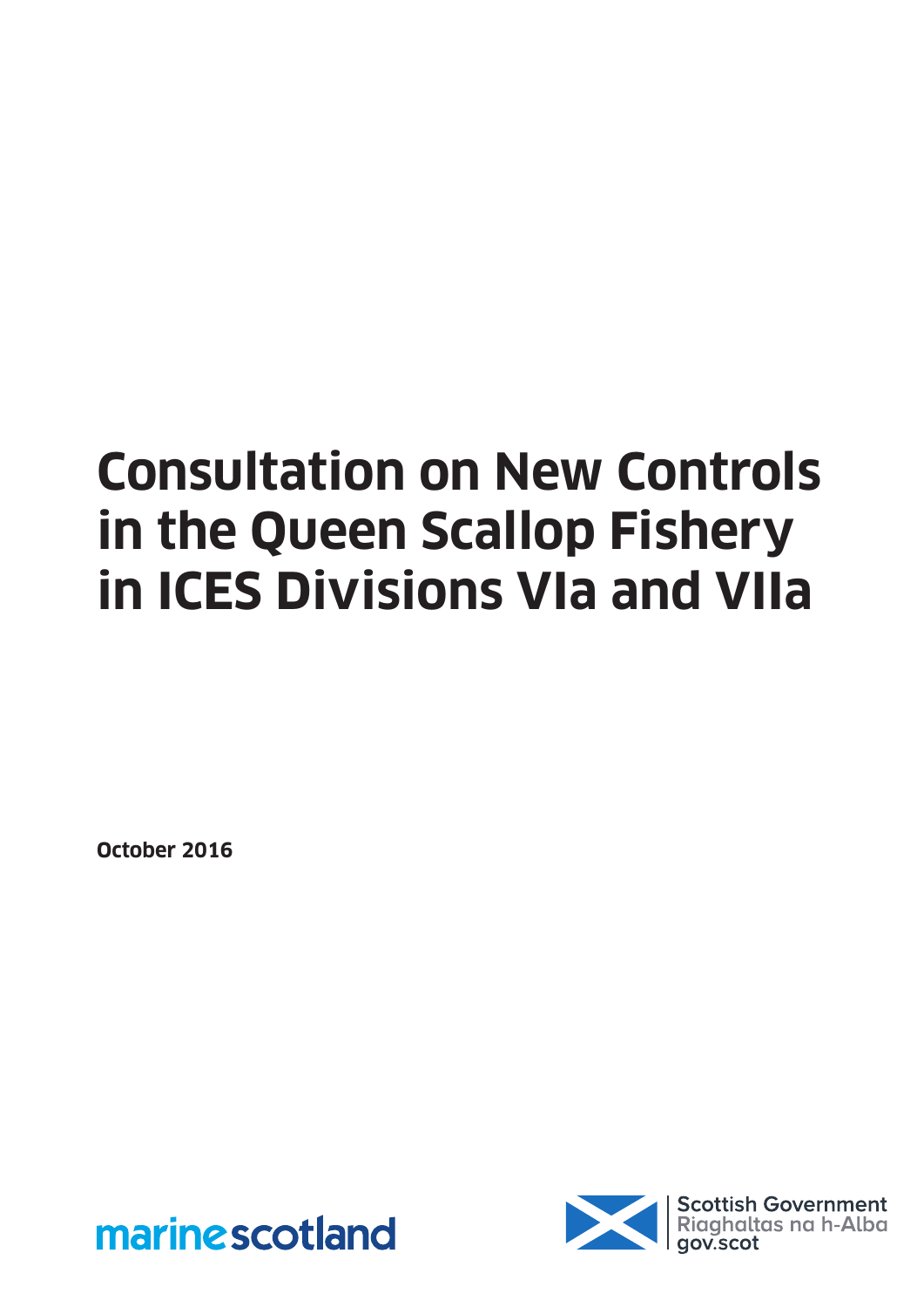# **Consultation on New Controls in the Queen Scallop Fishery in ICES Divisions VIa and VIIa**

**October 2016**







燃 Department for Environment Food & Rural Affairs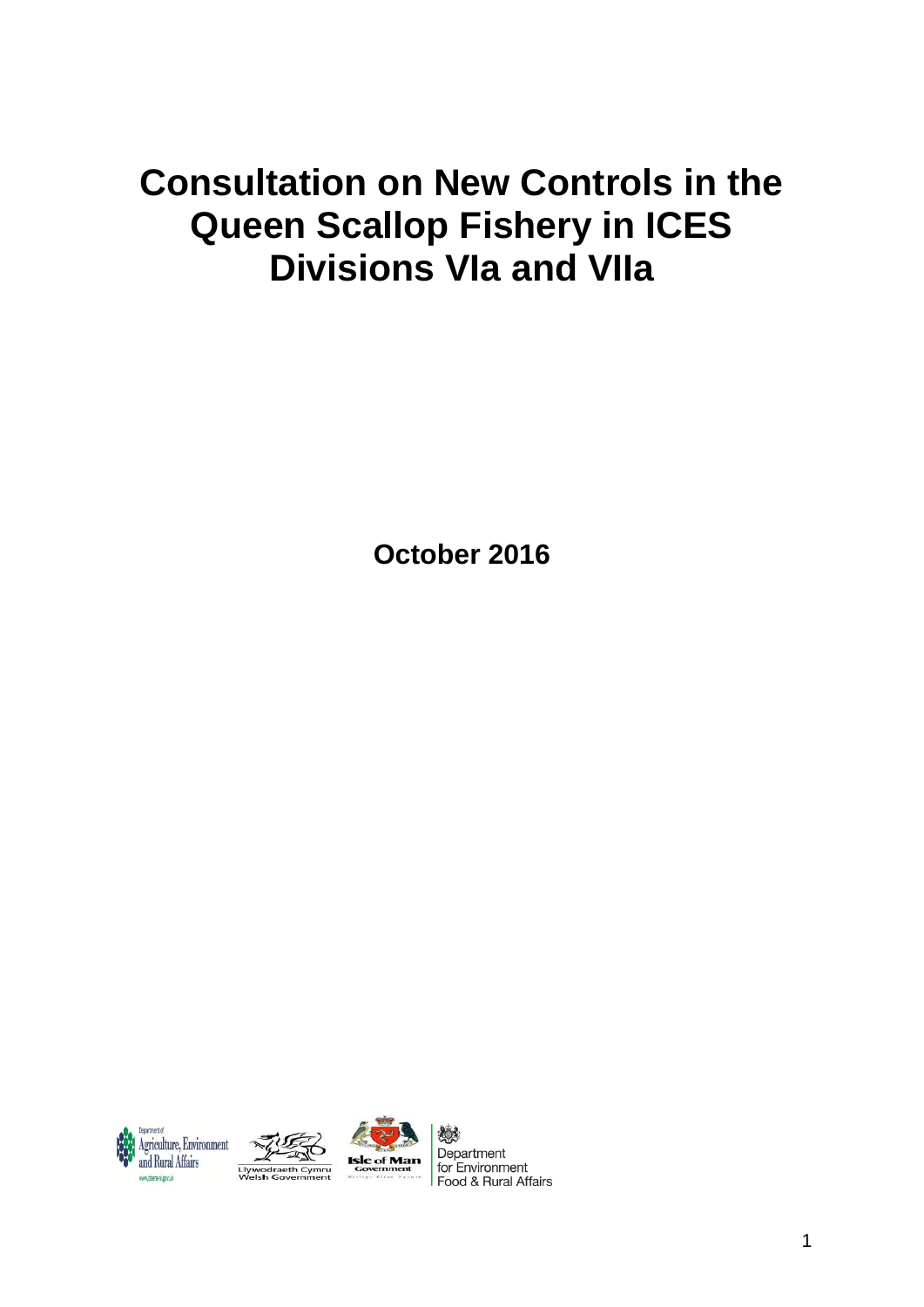# **CONTENTS**

# **Page**

| 1.  |                                                               |                                                                            |  |  |  |  |  |
|-----|---------------------------------------------------------------|----------------------------------------------------------------------------|--|--|--|--|--|
|     | 1.1                                                           |                                                                            |  |  |  |  |  |
|     | 1.2                                                           |                                                                            |  |  |  |  |  |
|     | 1.3                                                           |                                                                            |  |  |  |  |  |
|     | 1.4                                                           |                                                                            |  |  |  |  |  |
|     | 1.5                                                           |                                                                            |  |  |  |  |  |
|     | 1.6                                                           |                                                                            |  |  |  |  |  |
| 2.  |                                                               |                                                                            |  |  |  |  |  |
| 3.  |                                                               | A Joint Management Approach to Queen Scallops and the Queen Scallop        |  |  |  |  |  |
|     |                                                               |                                                                            |  |  |  |  |  |
| 4.  |                                                               |                                                                            |  |  |  |  |  |
|     | 4.1                                                           |                                                                            |  |  |  |  |  |
|     | 4.2                                                           |                                                                            |  |  |  |  |  |
| 5.  |                                                               |                                                                            |  |  |  |  |  |
| 6.  |                                                               |                                                                            |  |  |  |  |  |
| 7.  |                                                               |                                                                            |  |  |  |  |  |
| 8.  |                                                               |                                                                            |  |  |  |  |  |
| 9.  | PART 1 - Management Measures Advocated by the Working Group13 |                                                                            |  |  |  |  |  |
|     | 9.1                                                           | Proposal 1 - Increasing the Minimum Conservation Reference Size            |  |  |  |  |  |
|     |                                                               |                                                                            |  |  |  |  |  |
|     | 9.2                                                           | Proposal 2 - Introduction of a Closed Season for Queen Scallops14          |  |  |  |  |  |
|     |                                                               | 9.2.1                                                                      |  |  |  |  |  |
|     | 9.3                                                           | Proposal 3 - Entry Restrictions for the Queen Scallop Fishery17            |  |  |  |  |  |
|     |                                                               | 9.3.1                                                                      |  |  |  |  |  |
|     |                                                               |                                                                            |  |  |  |  |  |
| 10. |                                                               | PART 2 - Additional management options for consideration in the Medium     |  |  |  |  |  |
|     |                                                               |                                                                            |  |  |  |  |  |
|     | 10.1                                                          |                                                                            |  |  |  |  |  |
|     | 10.2                                                          | Proposal 5 - Introduction of Quotas for the Queen Scallop Fishery 21       |  |  |  |  |  |
|     | 10.3                                                          | Proposal 6 - Introduction of Closed Areas for the Queen Scallop Fishery 22 |  |  |  |  |  |
|     | 10.4                                                          | Proposal 7 - Introduction of Gear Specific Management in the Queen         |  |  |  |  |  |
|     |                                                               |                                                                            |  |  |  |  |  |
|     |                                                               |                                                                            |  |  |  |  |  |
|     |                                                               |                                                                            |  |  |  |  |  |
|     |                                                               |                                                                            |  |  |  |  |  |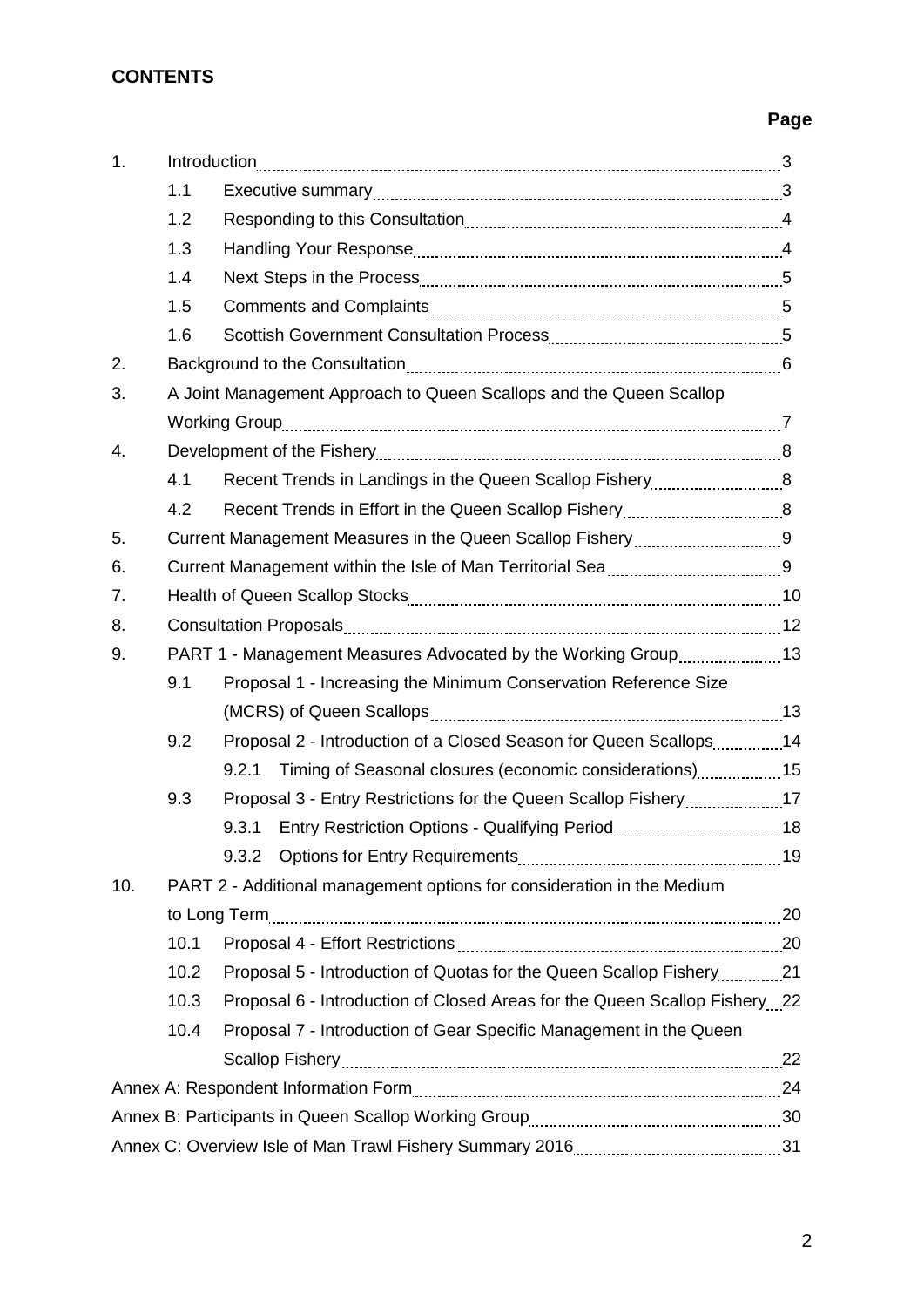# **1. Introduction**

#### **1.1 Executive summary**

This consultation seeks views on the introduction of new management measures in the queen scallop fishery in ICES divisions VIa (north coast of Northern Ireland and western Scotland) and VIIa (Irish Sea).

The UK queen scallop fishery is worth approximately £6 million per year and helps to sustain jobs in many coastal communities where other forms of employment may not be readily available.

However, there are concerns over the health of the queen scallop stock and recent levels of fishing activity. The queen scallop fishery around the Isle of Man had its Marine Stewardship Council (MSC) sustainability certification suspended in 2014, primarily in response to stock assessments in the territorial sea that showed reduced biomass. There are also concerns over the level of fishing effort in the wider fishery.

As a result of correspondence from some queen scallop fishermen and processors about the fishery, a working group was formed which included fishermen, processors, fisheries administrations and scientists. Its aim was to assess the current status of the fishery and, if appropriate, develop management measures and reduce long-term risk.

Following significant discussion, the working group considered that in the short term the following management measures should be introduced to help ensure the sustainability of the stock and these form the basis of this consultation:

- Increase the minimum conservation reference size (MCRS) of queen scallops
- Introduce a voluntary closed season
- Introduce limits on the number of vessels able to prosecute the fishery, specifically via entry restrictions.

To inform longer-term management options, views are sought on additional management measures which were also considered by the working group, but which were either not supported in the short-term, or required the development of more specific proposals. It is not intended that any of these additional measures be introduced as a direct result of this consultation. However, responses will help inform future considerations for the fishery.

These are:

- Effort reduction measures (restricting time that vessels can fish)
- Catch quotas
- Closed areas
- Gear-specific management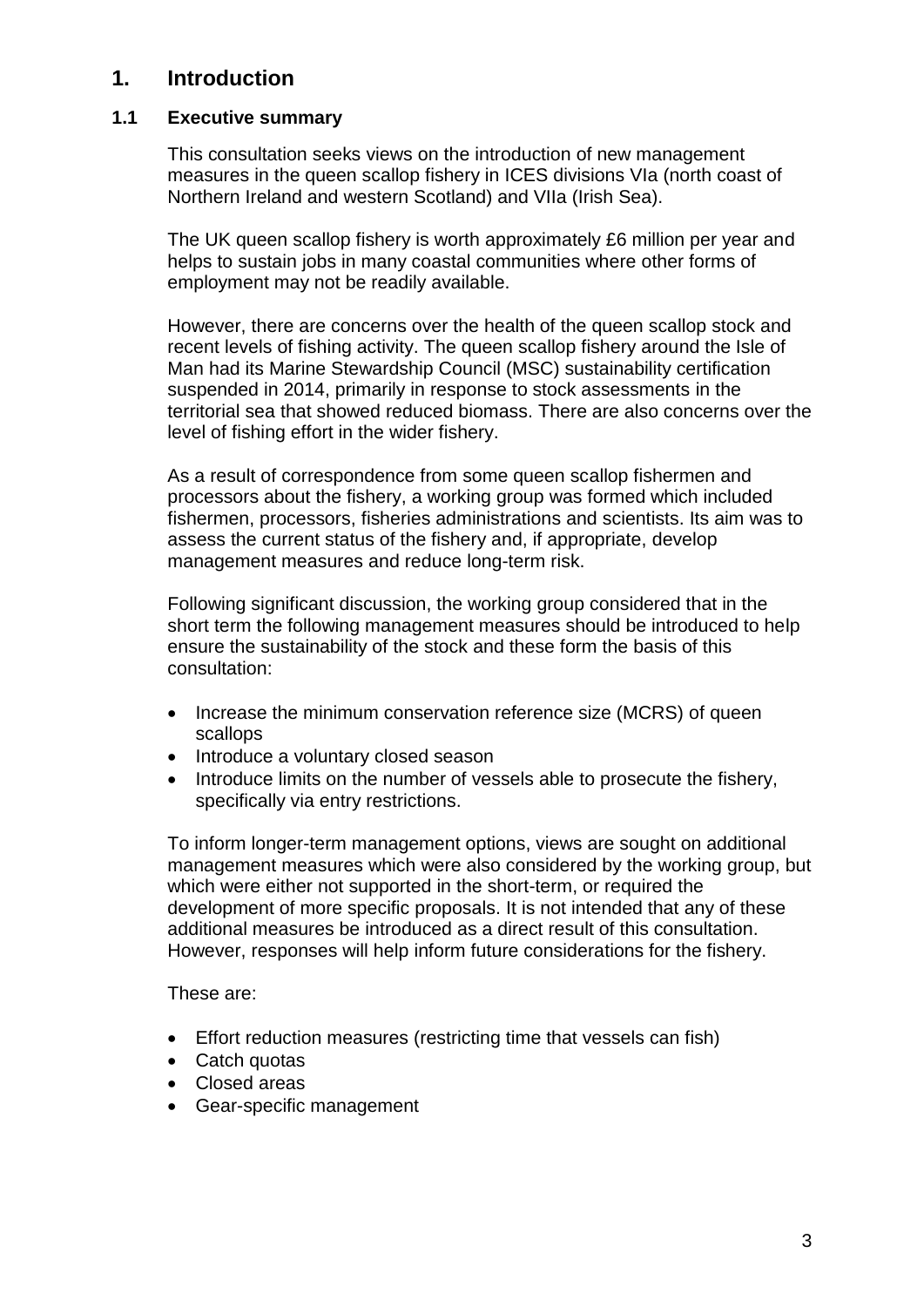#### **1.2 Responding to this Consultation**

This consultation is being conducted on behalf of the five<sup>1</sup> UK and Isle of Man Fisheries Administrations.

The purpose of this consultation is to seek the views of those with an interest in queen scallop fishing, in order to inform policy decisions regarding the future management of the fishery. The consultation will last for 12 weeks, commencing on 11 October 2016 with a deadline of 3 January 2017 for responses.

Please respond to this consultation using the Scottish Government"s consultation platform, Citizen Space. You can view and respond to this consultation online at [https://consult.scotland.gov.uk/marine-scotland/queen](https://consult.scotland.gov.uk/marine-scotland/queen-scallop-consultation)[scallop-consultation.](https://consult.scotland.gov.uk/marine-scotland/queen-scallop-consultation) You can save and return to your responses while the consultation is still open. Please ensure that consultation responses are submitted before the above closing date.

If you are unable to respond online, please complete and send the Respondent Information Form (see "Handling your Response" below) to:

Queen Scallop Consultation Area 1B South Victoria Quay **Edinburgh** EH6 6QQ

#### **1.3 Handling Your Response**

 $\overline{\phantom{a}}$ 

If you respond using Citizen Space [\(http://consult.scotland.gov.uk\)](http://consult.scotland.gov.uk/), you will be directed to the Respondent Information Form. Please indicate how you wish your response to be handled and, in particular, whether you are happy for your response to published.

If you are unable to respond via Citizen Space, please complete and return the Respondent Information Form included in this document (Annex A). If you ask for your response not to be published, we will regard it as confidential, and we will treat it accordingly.

All respondents should be aware that the Scottish Government is subject to the provisions of the Freedom of Information (Scotland) Act 2002 and would therefore have to consider any request made to it under the Act for information relating to responses made to this consultation exercise.

<sup>&</sup>lt;sup>1</sup> The five fisheries administrations are: Marine Scotland, DEFRA (Department for Environment, Food and Rural Affairs), DAERA (Department of Agriculture Environment and Rural Affairs - Northern Ireland), Welsh Government and DEFA (Department of Environment, Food and Agriculture - Isle of Man).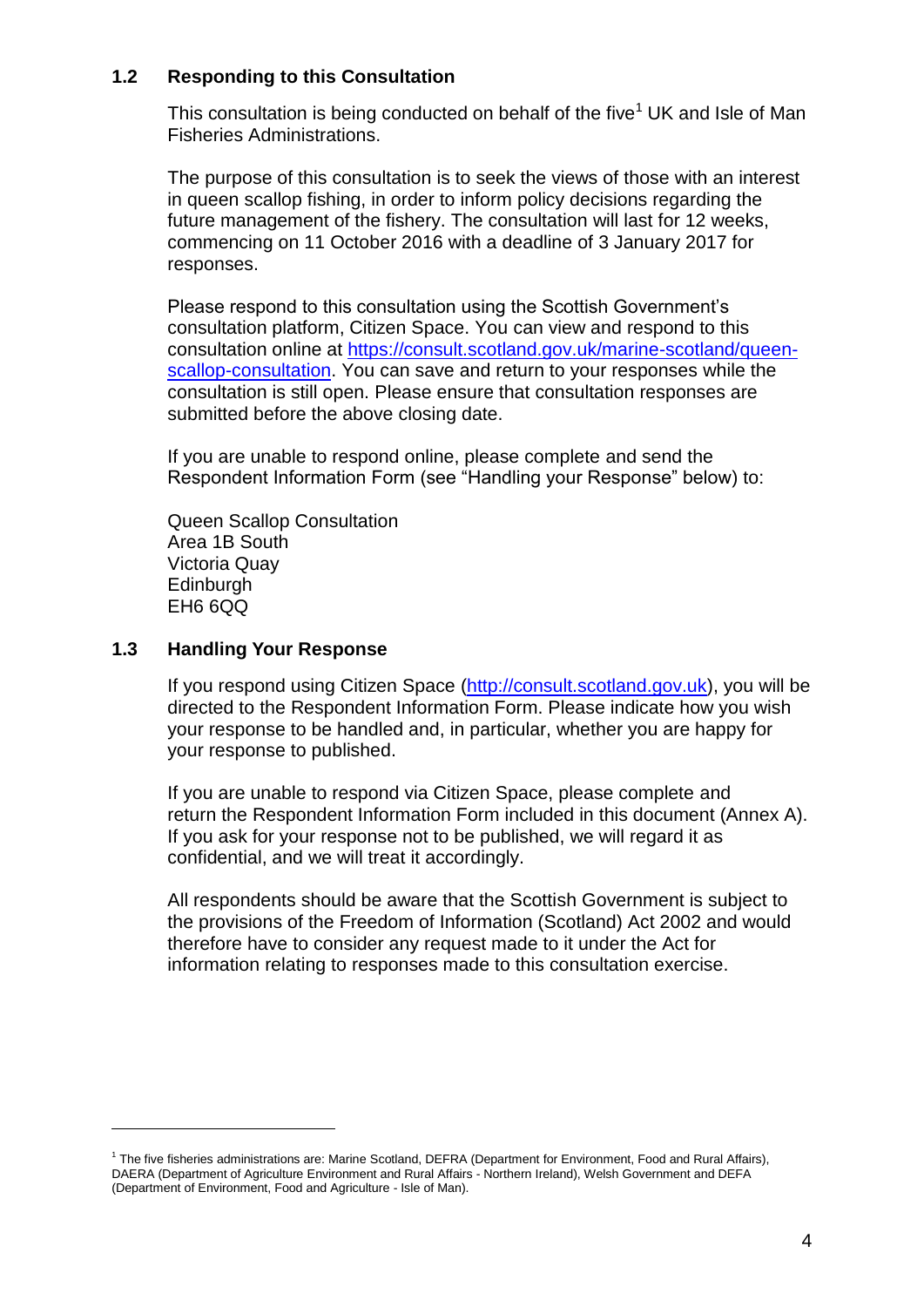#### **1.4 Next Steps in the process**

Where respondents have given permission for their response to be made public, and after we have checked that they contain no potentially defamatory material, responses will be made available to the public at [http://consult.scotland.gov.uk.](http://consult.scotland.gov.uk/) If you use Citizen Space to respond, you will receive a copy of your response via email.

Following the closing date, all responses will be analysed and considered along with any other available evidence to help us. Responses will be published where we have been given permission to do so.

#### **1.5 Comments and Complaints**

If you have any queries about this consultation, or comments about how this consultation exercise has been conducted, please contact the Inshore Fisheries Management and Coastal Communities Team on 0131 244 4421 or [queen\\_scallop@gov.scot.](mailto:queen_scallop@gov.scot)

#### **1.6 Scottish Government Consultation Process**

Consultation is an essential part of the policy-making process. It gives us the opportunity to consider your opinion and expertise on a proposed area of work.

You can find all our consultations online: [http://consult.scotland.gov.uk.](http://consult.scotland.gov.uk/) Each consultation details the issues under consideration, as well as a way for you to give us your views, either online, by email or by post.

Consultations may involve seeking views in a number of different ways, such as public meetings, focus groups, or other online methods such as Dialogue [\(https://www.ideas.gov.scot\)](https://www.ideas.gov.scot/).

Responses will be analysed and used as part of the decision making process, along with a range of other available information and evidence. We will publish a report of this analysis for every consultation. Depending on the nature of the consultation exercise the responses received may:

- indicate the need for policy development or review
- inform the development of a particular policy
- help decisions to be made between alternative policy proposals
- be used to finalise legislation before it is implemented

While details of particular circumstances described in a response to a consultation exercise may usefully inform the policy process, consultation exercises cannot address individual concerns and comments, which should be directed to the relevant public body.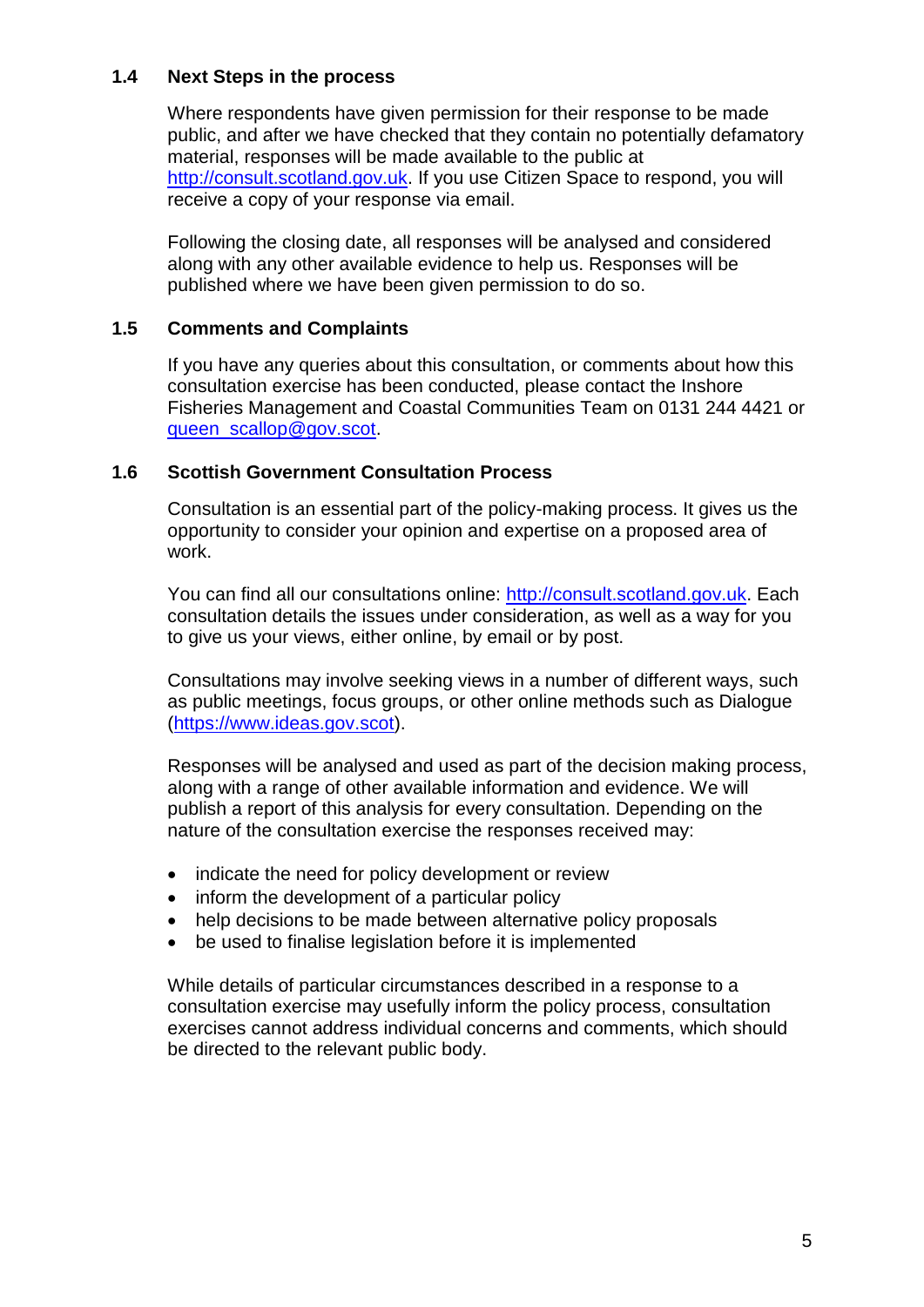# **2. Background to the Consultation**

The queen scallop, *Aequipecten opercularis*, is a medium-sized scallop that grows to around 80 mm and lives for about 6-8 years. It is found from Norway to the Mediterranean, although its greatest abundance, and centre of fishing activity, is in the waters around the UK, particularly in the Irish Sea.

A targeted fishery for queen scallops around the British Isles began in the 1960s. Before then the species was often used as bait for long-line fishing, or taken as a by-catch in other fisheries. Over the last 50 years the fishery has expanded and is currently exploited by vessels from the UK, the Isle of Man and the Republic of Ireland, constituting a valuable local fishery with landings in 2014 of around **10,800 tonnes** worth approximately **£5.9 million** (sources: MMO and DEFA).

There are two methods for catching queen scallops; dredge and otter trawl, with the dredge fishery contributing approximately 80% of landings versus 19% by trawl (source: MMO UK landings between 2006 and 2015).

Over the last 10 years, almost all catches of queen scallop have been taken from ICES divisions VIa and VIIa (Figure 1) - from a relatively small areas in the south-eastern portion of VIa off Northern Ireland and the northern half of VIIa, centred on the Isle of Man.



*Figure 1 Fishing statistical divisions in the north-east Atlantic, with the primary queen scallop areas (VIa and VIIa) shown in light grey (Source: ICES).*

Both the landings and value of queen scallops in the UK and Isle of Man increased considerably in the period 2011 to 2013 (Figure 2). Since then landings have reduced but remain higher than the long-term average. This is considered to be due to:

- Reduced opportunities in other fishing sectors
- The development of specific markets for the product
- Unusually high recruitment and population levels of the species across the region between 2009 and 2012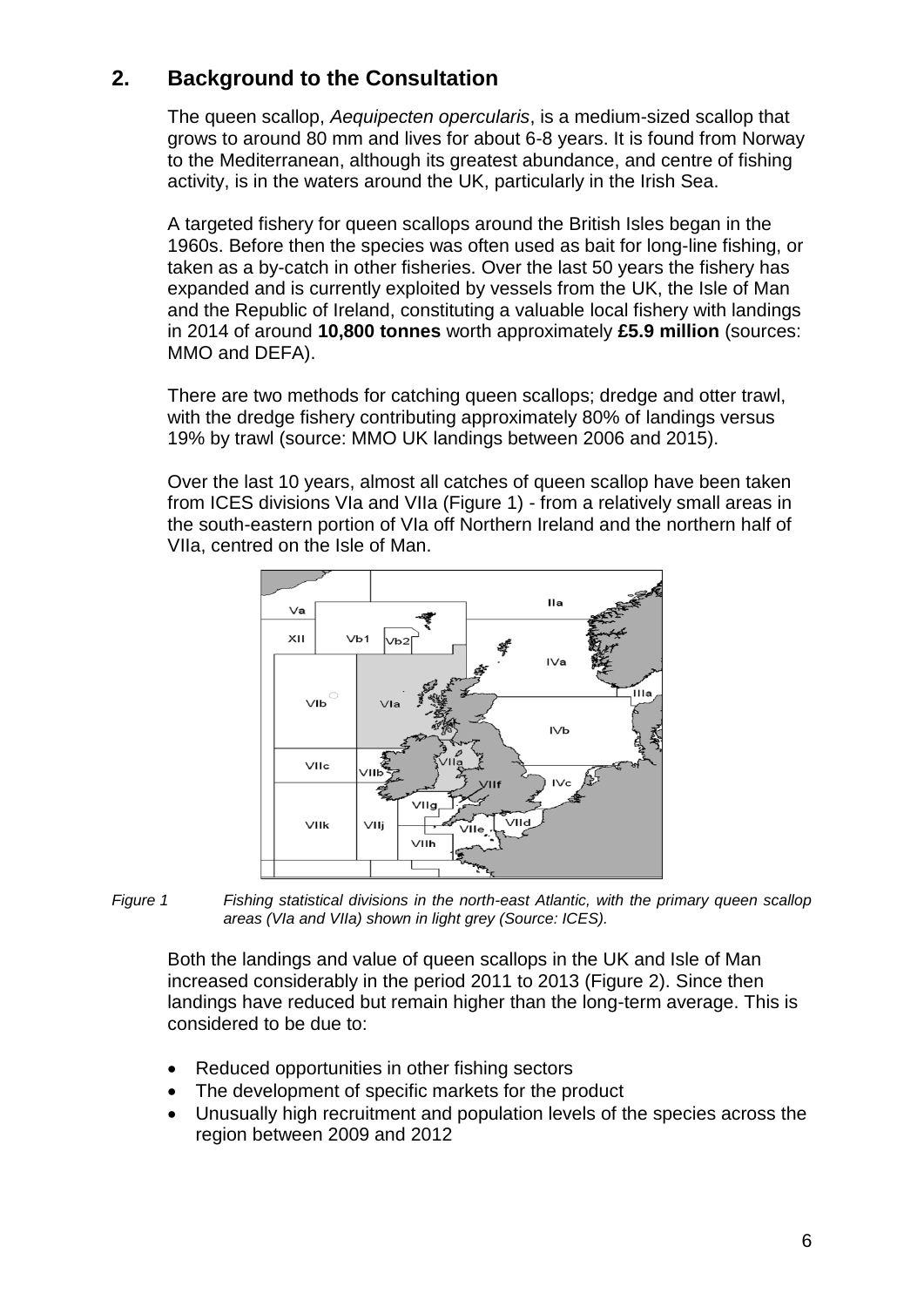

**.** 

*Figure 2 UK landings and value of queen scallops between 2006 and 2015 (all areas) (Source: MMO)*

# **3. A Joint Management Approach to Queen Scallops and the Queen Scallop Working Group**

In 2013 the Fisheries Administrations of the UK and the IoM were approached by representatives of the queen scallop fishing industry requesting greater controls and scientific investigation for the fishery. This was a consequence of perceived reductions in catches and catch per unit effort (i.e. catch for time spent fishing).

As a result, a process was established, which included the Fisheries Administrations and fisheries scientists, to investigate the need for the introduction of new management controls. This process began in 2014, and included the collation and assessment of available fisheries science data followed by an initial consideration of potential measures and mechanisms to protect the fishery.

Subsequently, the conclusions were presented to representatives of the UK and IoM queen scallop fleet, and a queen scallop working group was established to consider the need for additional management in the fishery. The working group included representatives from the fishing industry, fisheries management authorities and fisheries science organisations<sup>2</sup>.

Over a series of meetings in 2015, the evidence and options were discussed in detail, leading to the development of the management options presented in this consultation document.

 $2$  Full details of the representatives on the working group can be found in Annex B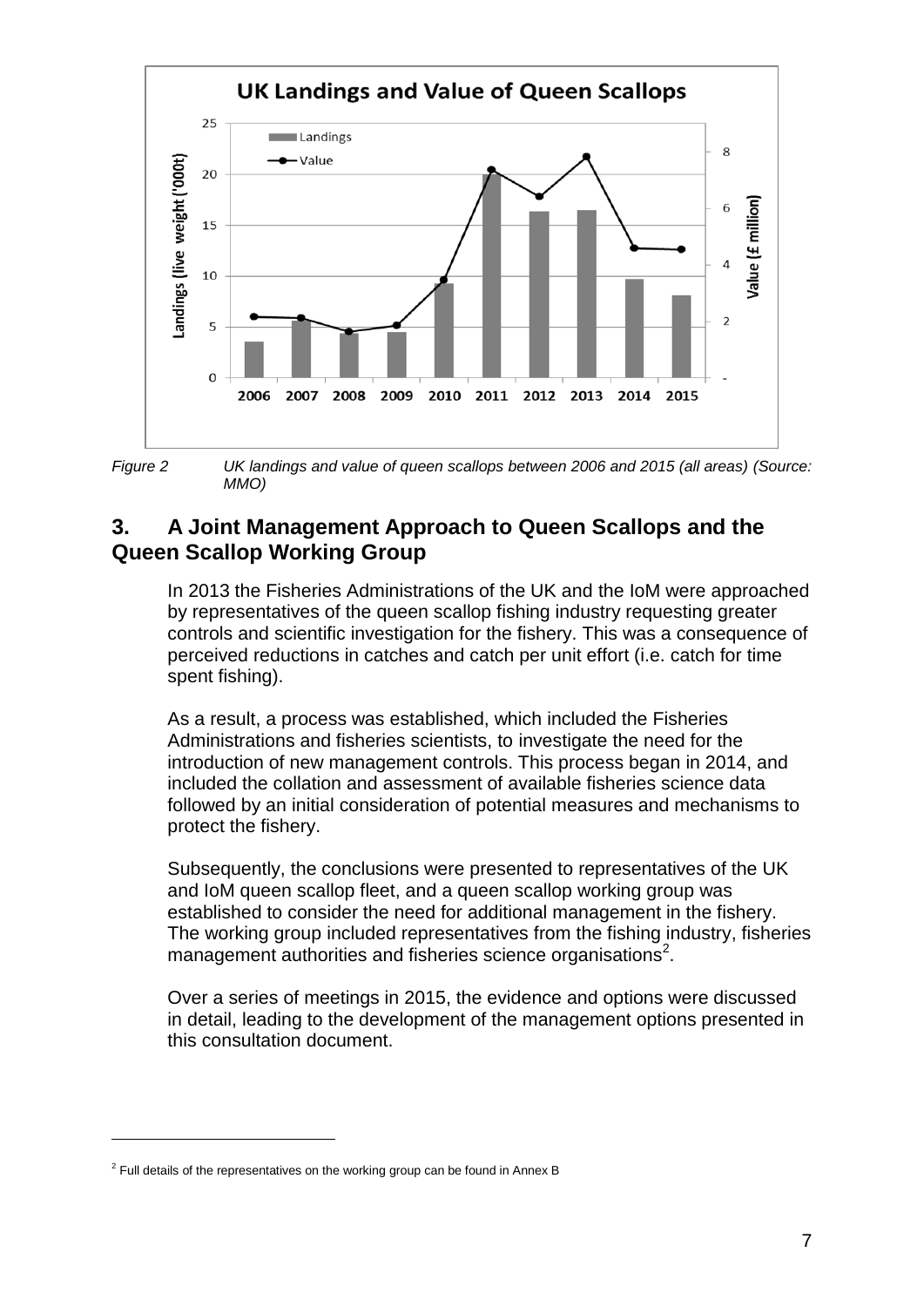It is important to note that these new management measures would apply to British fishing vessels<sup>3</sup> only. Article 46 of EC 850/98 and Article 19 of the Common Fisheries Policy Regulation 1380/2013 allows for member states to introduce management measures for the conservation and management of stocks which can be applied solely to the fishermen of the Member State concerned.

# **4. Development of the Fishery**

#### **4.1 Recent Trends in Landings in the Queen Scallop Fishery**

The queen scallop fishery has historically provided fairly consistent annual landings of around 10-15,000 tonnes from all fishing areas (Figure 3). However, from 2009 landings rose rapidly reaching almost 60,000 tonnes by 2012. This trend was shown in several fishing areas, but particularly in divisions VIa and VIIa, and represents a significant expansion of the fishery. Although probably linked to a major recruitment event and natural expansion of the stock, the long-term implications of this increase in fishing effort are unknown.



*Figure 3 Annual landings of queen scallops (tonnes live weight) from European waters between 1974 and 2013. Landings are shown from major fishing statistical divisions (see also Figure 1) (Source: ICES).*

#### **4.2 Recent Trends in Effort in the Queen Scallop Fishery**

 $\overline{\phantom{a}}$ 

As stock abundance increased and market conditions improved, increasing numbers of fishing vessels have entered the fishery (Figure 4) responding to recent high stock levels, unrestricted entry and limited management controls.

 $3$  "British fishing vessel" means a fishing vessel which is registered in the UK or the Isle of Man under the Merchant Shipping (Registration of Fishing Vessels) Regulations 2011 or the Channel Islands under equivalent legislation, and which hold a valid UK commercial fishing licence.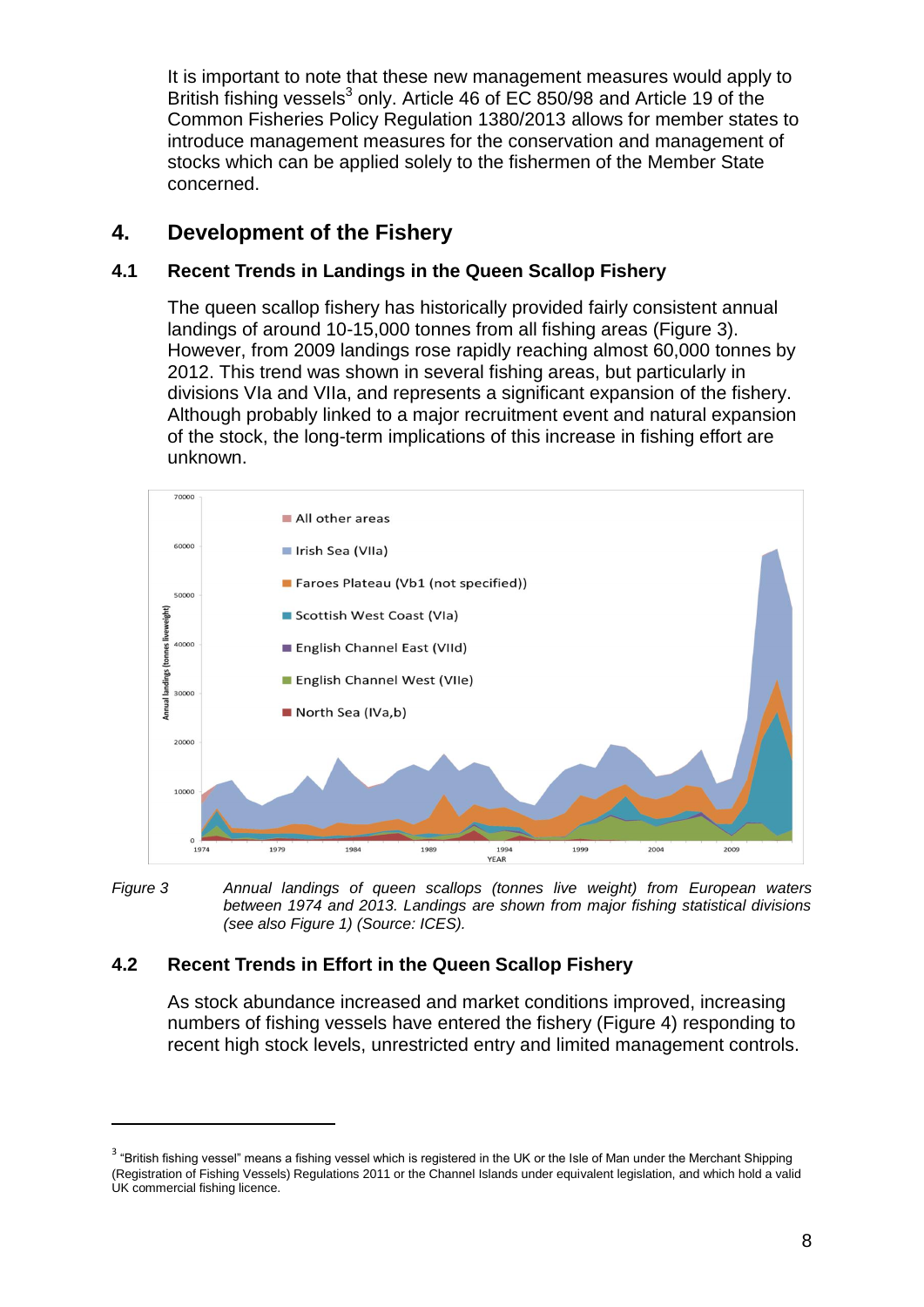In addition, there are significantly more vessels which are eligible to fish for queen scallops should they choose to do so, and this "latent capacity" is also a potential problem for the long-term management of the fishery.



 $\overline{\phantom{a}}$ 

*Figure 4 Number of UK fishing vessels recording landings of queen scallops into UK ports between 2006 and 2015 (from all fishing areas) (Source: MMO).*

### **5. Current Management Measures in the Queen Scallop Fishery**

In comparison to other fisheries in UK waters, there are relatively few controls for queen scallops. Currently the fishery is subject to:

- An EU minimum landing size of 40 mm,
- Some control of fishing effort for vessels over 15 metres in length via the EU Western Waters management regime.<sup>4</sup>

However, unlike other fisheries:

- There are no entry restrictions into the fishery,
- It is not covered by an EU Total Allowable Catch (quota),
- There are no limits to catching periods or fishing time (seasonal closures or curfews).

#### **6. Current Management within the Isle of Man Territorial Sea**

In contrast to UK waters, a series of management controls have been introduced within the Isle of Man territorial sea since 2010 in an attempt to protect stock levels and contribute to more stable fishery production and value. These management measures helped the Isle of Man queen scallop trawl fishery achieve sustainability certification by the Marine Stewardship Council, although they did not prevent the major stock decline observed since 2011. This has subsequently resulted in even more stringent controls and a severely diminished fishery.

<sup>4</sup> <http://eur-lex.europa.eu/legal-content/EN/TXT/?uri=CELEX:52010DC0661>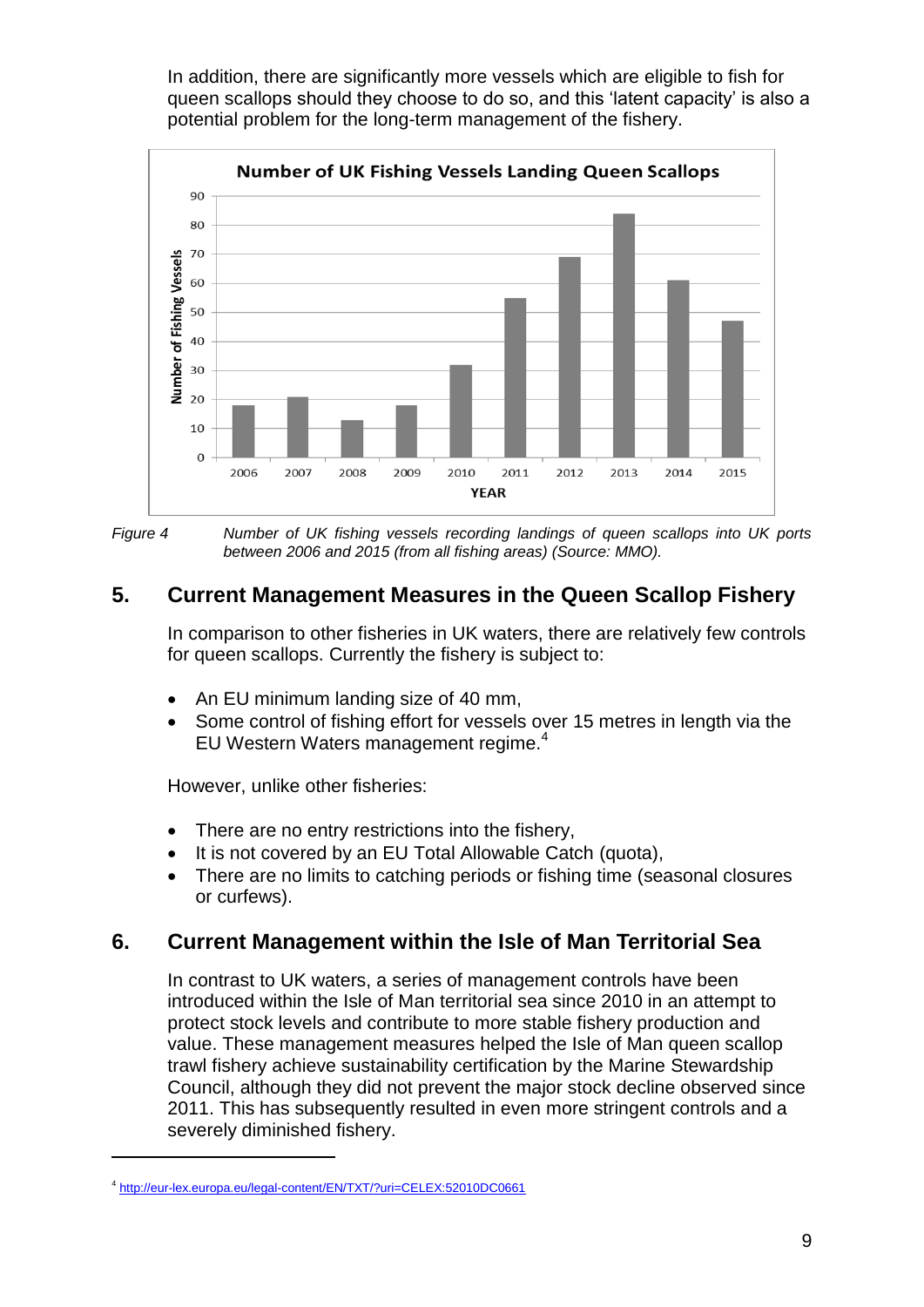Management measures currently in place within Isle of Man territorial waters include:

- An annual total allowable catch quota and weekly individual vessel quotas,
- A minimum landing size of 55 mm,
- An effective fishery closure between (approximately) November and June each year (statutory closed season between 1<sup>st</sup> April and 31<sup>st</sup> May, no trawl fishery between November and April, and a very limited dredge fishery around October),
- A series of closed areas to protect reproductive stock,
- Temporal fishing restrictions (daily and weekly),
- $\bullet$  Significant restrictions on dredge fishing for this species<sup>5</sup>.

#### **7. Health of Queen Scallop Stocks**

A significant impediment to the development of appropriate management for the fishery is the lack of detailed information on catches (other than quantity landed) or stock assessments relating to the whole stock area. Information which is typically used to underpin and inform management measures.

However, there are various sources of information that are indicative of the status and trends of queen scallop stocks and fisheries. These are summarised below:

- **UK data**: National fisheries administrations collect and collate fisheries data, including vessel numbers, target species and landings by weight and value. These have been used to produce Figures 2 and 3 that indicates the longterm historical trend in European queen scallop fisheries, and the unprecedented level of landings in the period 2011 to 2013.
- **Isle of Man data**: the Isle of Man Government and its associated scientific advisors (University of Liverpool, up to 2006, and Bangor University, 2007 present) have conducted stock surveys and assessments for queen scallops in Manx territorial waters for many years providing a long-term data set to enable comparison of annual stock abundance. Since 2012, stock assessments have been conducted which have resulted in scientificallyadvised annual quotas.

These indicate an unusually high recruitment event between 2007 and 2009, associated with increased catches, but followed by precipitous stock and recruitment declines since 2010<sup>6</sup>. Unfortunately, fishing effort and landings did not decline concurrently, resulting in significant overfishing and stock collapse. The trends in vessel numbers and landings also appear to be replicated in data from outside the Manx territorial sea area (Figures 2, 3 and 4) and, although stock status has not been assessed, available evidence would suggest stock declines have occurred.

1

<sup>&</sup>lt;sup>5</sup> Full details on current queen scallop fishery management measures for the Isle of Man can be found at [https://www.gov.im/fishing/conditions,](https://www.gov.im/fishing/conditions) and historically at <http://www.tynwald.org.im/links/tls/SD/Pages/default.aspx?&s=SD&k=scallop&r>

<sup>&</sup>lt;sup>6</sup> See[: http://fisheries-conservation.bangor.ac.uk/iom/documents/58.pdf](http://fisheries-conservation.bangor.ac.uk/iom/documents/58.pdf) for full details.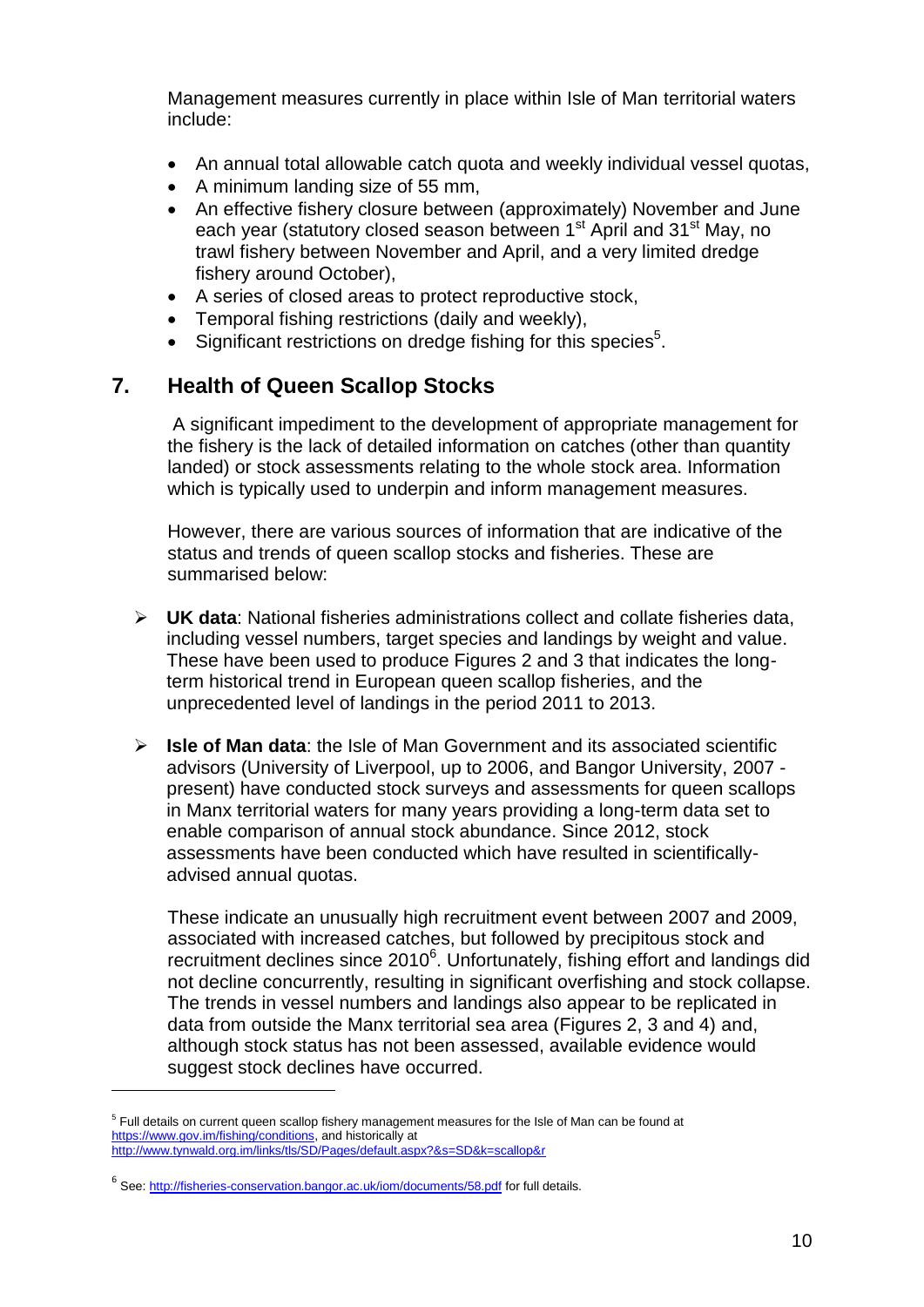**AFBI (Agri-Food and Biosciences Institute)**: The increasing importance of queen scallops to Northern Ireland over recent years resulted in the start of annual surveys from 2013, as well as detailed analysis of existing UK and Isle of Man fisheries data across the species' distribution. Survey results conducted in UK waters (Divisions VIa and VIIa) are in broad agreement with Isle of Man assessments.

Importantly, two independent assessments of Catch Per Unit Effort (CPUE) trends derived from UK (Figure 5) and Irish vessels<sup>7</sup> show variation over the time series and a declining trend since 2011-2012, indicating reducing numbers of queen scallops caught per unit of fishing effort over time.



*Figure 5 Mean standardised CPUE trend for Division VIIa with smoother fitted showing general decline. Solid symbols are for dredges and open circles are for otter trawls. NOTE: some catch data missing, so CPUE values likely to be lower than expected (Source: AFBI).*

 **Industry information**: anecdotal industry-derived information on declining stock status instigated the management working group initiative. Throughout the process general concern about stock levels, increasing and unrestricted levels of fishing effort and lack of comprehensive scientific data were voiced. Improved management has been specifically requested by two of the main scallop fishing representative organisations (UK Scallop Association and the Scottish Fishermen"s Federation), and industry working group representatives have supported the conclusions and outcomes of the process, all of which may be considered indicative of industry concerns about the health of queen scallop stocks.

**.** 

<sup>7</sup> Quigley, D.T.G., MacGabhann, D., 2015. Queen scallops (*Aequipecten opercularis*) in Irish waters: spatial and temporal landing patterns, fleet characteristics and estimated CPUE (2003\_2014). Book of Abstracts: 20th International Pectinid Workshop, Galway, Ireland, 22-28, April 2015, pp. 132. [\(http://ipw2015.com/wp-content/uploads/2015/05/IPW2015-Book-of-](http://ipw2015.com/wp-content/uploads/2015/05/IPW2015-Book-of-Abstracts.pdf)[Abstracts.pdf\)](http://ipw2015.com/wp-content/uploads/2015/05/IPW2015-Book-of-Abstracts.pdf)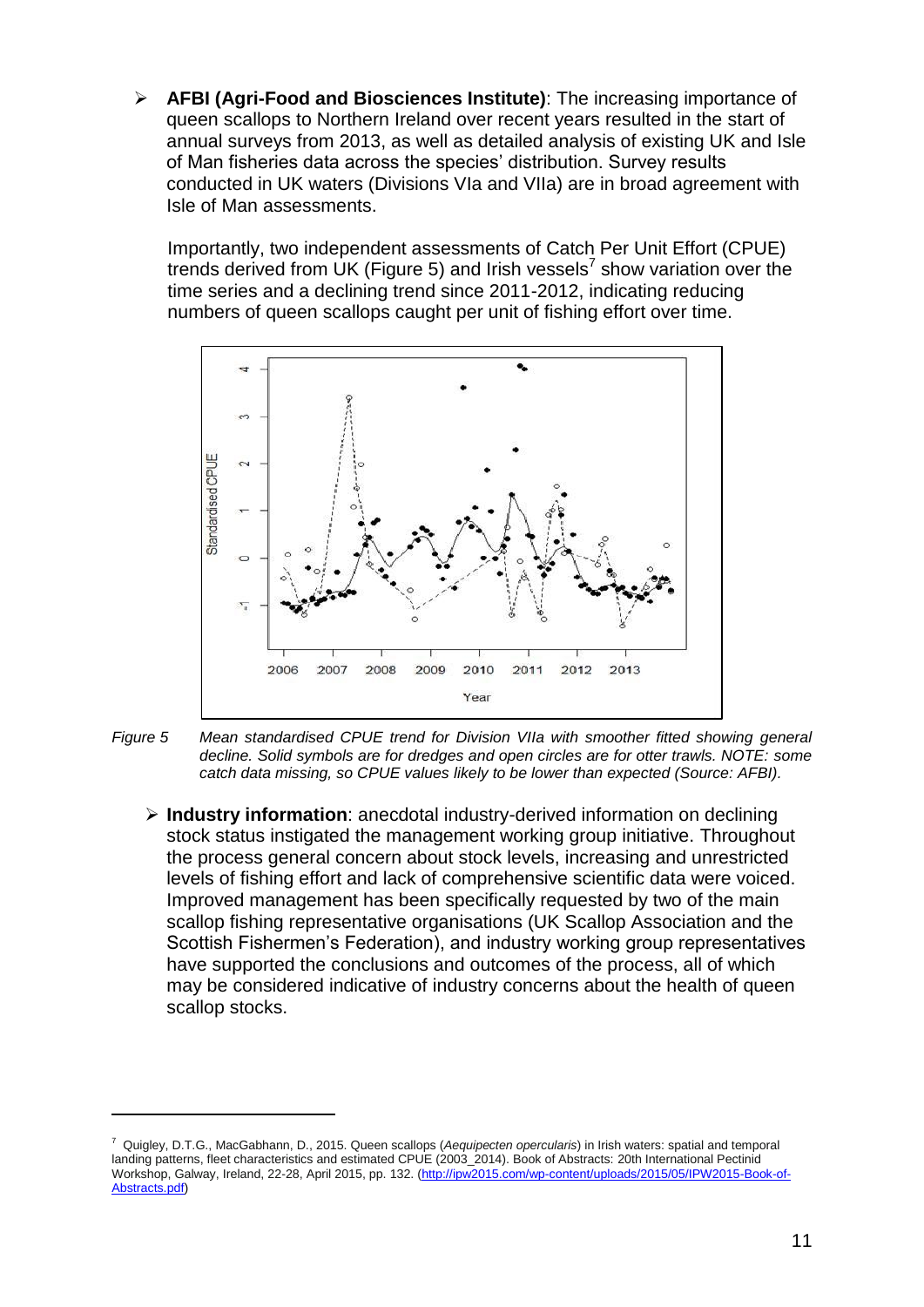In summary, the reasons for pursuing the introduction and development of longer-term management measures in the queen scallop fishery are as follows:

- Evidence of uncontrolled and increasing vessel numbers, fishing effort and high landings of the species; recently at record levels,
- Strong scientific evidence of subsequent stock and recruitment declines and decreasing CPUE in major parts of the fishery area,
- Lack of management measures in the queen scallop fishery, with the exception of the Isle of Man,
- Reports and concerns about declining stock status expressed by industry,
- Potential long-term economic and sustainability benefits of developing more effective and consistent management measures across the multijurisdictional distribution of the species,
- Potential to improve control of fishing effort across shellfish fisheries,
- The need to address European Union Marine Strategy Framework Directive requirements to manage key commercial species around sustainable limits.

#### **8. Consultation Proposals**

The management proposals contained in this document are informed by a joint working group comprising Fisheries Administrations, catching and processing industry representatives and fisheries scientists. The working group considered numerous options and developed these proposals during a series of meetings with a view to seeking agreement on their introduction and further information for potential future development.

There was a consensus from the Working Group that the following management measures should be introduced as soon as possible:

- An increase in the minimum landing size of queen scallops,
- A voluntary closed season for the fishery,
- Entry restrictions to limit the number of vessels able to participate.

These three management measures are explored below in **Part 1 - Management Measures Advocated by the Working Group.**

#### **Part 2 - Additional Management Options for Consideration in the Medium to Long Term** contains additional management options that were considered but not supported by the working group for immediate introduction. However, in order to inform longer-term management of the fishery, Fisheries Administrations are seeking views on these additional measures.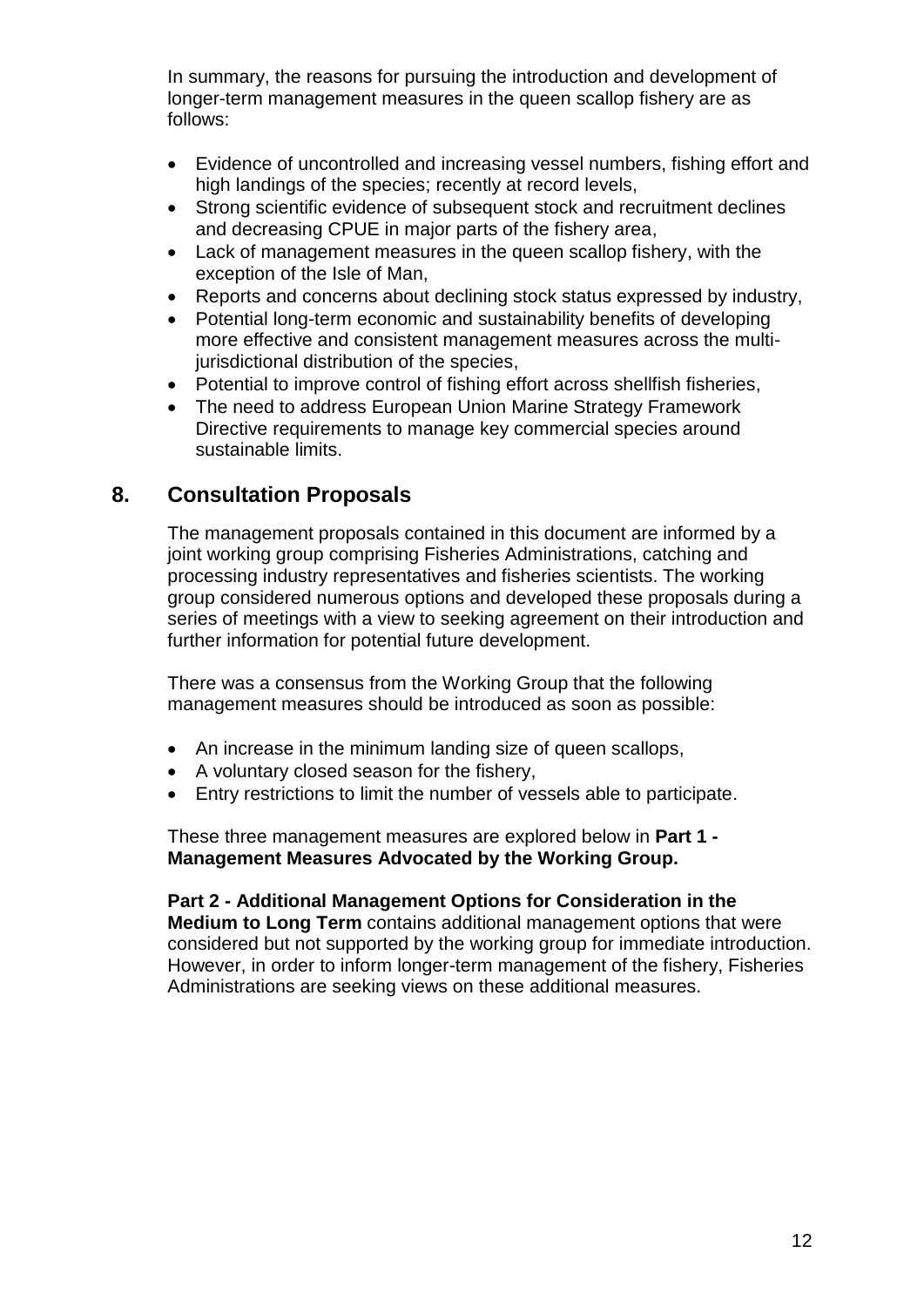# **9. PART 1 - Management Measures Advocated by the Working Group**

#### **9.1 Proposal 1 - Increasing the Minimum Conservation Reference Size<sup>8</sup> (MCRS) of Queen Scallops**

The current EU MCRS for queen scallop is 40 mm and it applies in all UK waters, although in Isle of Man territorial sea the MCRS is 55 mm.

MCRS is a commonly used fishery management tool that helps ensure that a proportion of animals are reproductively mature and have spawned before being harvested. This helps ensure that recruitment of juveniles is maintained and that the population remains healthy.

For queen scallops, scientific information indicates that size at maturity is between 22-45 mm and varies according to area, due to different growth rates<sup>9</sup>. Therefore, with a MCRS of 40 mm it is likely that the majority of animals caught have matured, but it may not ensure that most animals have spawned at least once in all areas. Additionally, it has been shown that smaller scallops, e.g. those in their first spawning years, have a lower reproductive output which may be of lower quality. Larger animals produce more larvae of better quality, and have had more opportunity to spawn (multiple years), so protecting scallops until they are larger is likely to be beneficial to the recruitment process.

The potential benefits to recruitment of increasing MCRS need to be considered in relation to the potential effect on fishermen"s income, both short and longer term.

Surveys of queen scallop populations over 6 years (2008-2014) by Bangor University, using commercial fishing gear within the Manx territorial sea, indicates that **97%** of the queen scallops sampled are greater than 40 mm, while **91.5%** are greater than 50 mm, **81%** are greater than 54 mm and 65% are greater than  $\overline{59}$  mm<sup>10</sup>. Therefore, in simple terms, and without consideration of relative catchability of different sized scallops, or size variability between areas, the potential reduction in number of scallops landed could be as follows:

- **No change to MCRS = no change to landings**
- **Increase to 50 mm = landings quantity decrease of 5.5% (i.e. 97- 91.5%)**
- **Increase to 55 mm = landings quantity decrease of 16% (i.e. 97-81%)**
- **Increase to 60 mm = landings quantity decrease of 32% (i.e. 97-65%)**

**.** 

<sup>8</sup> Formerly known as Minimum Landing Size (MLS)

<sup>9</sup> Aravindakshan, I., 1955. Studies on the biology of the queen scallop, *Chlamys opercularis* (L.). PhD. Thesis. University of Liverpool.

Vause, B, J., *et al*., 2006 Age composition and growth rates of queen scallops Aequipecten opercularis (L.) around the Isle of Man. Journal of Shellfish Research 25: 310-312.

<sup>&</sup>lt;sup>10</sup> Bangor University, unpublished data.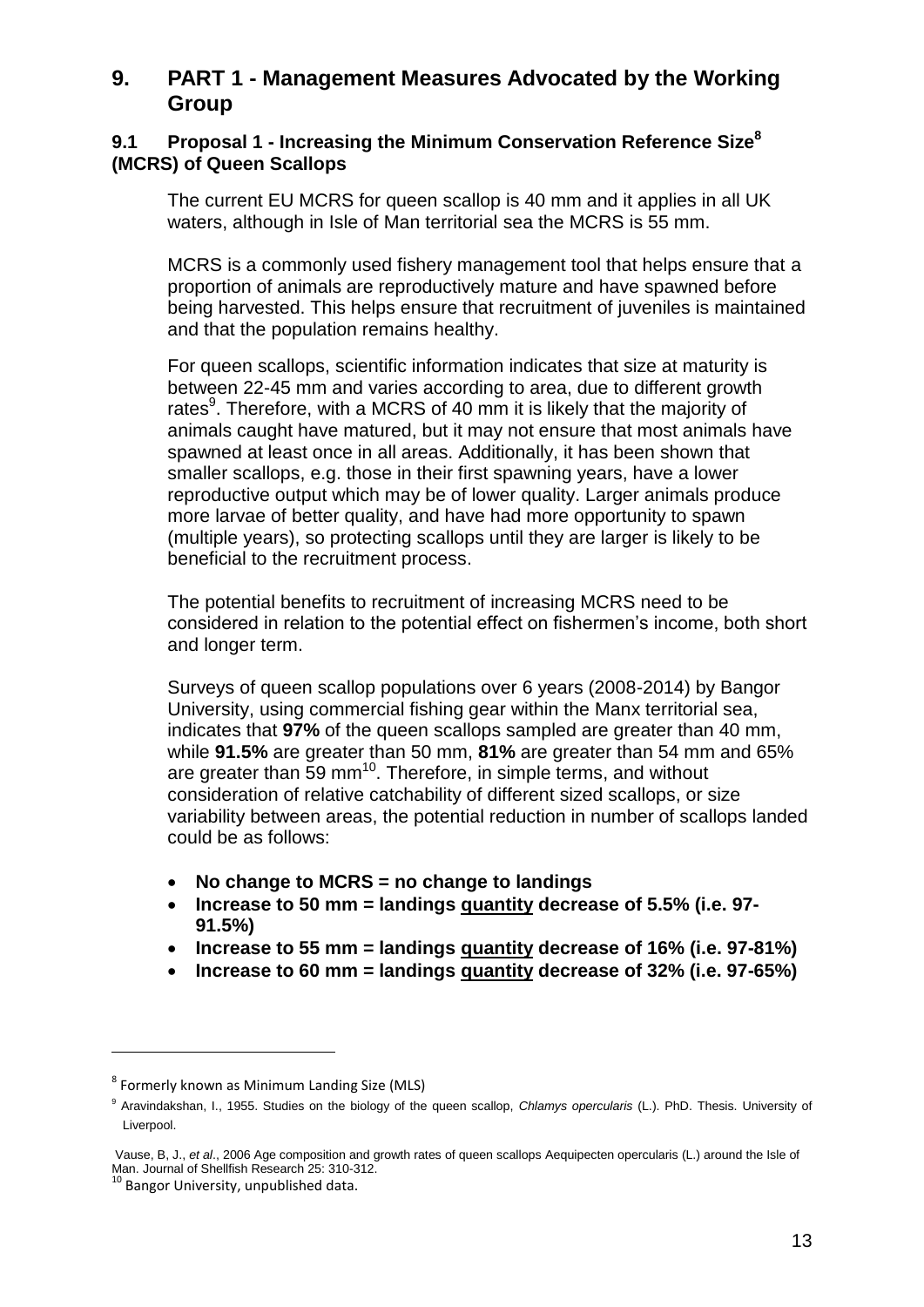It should also be noted that price paid for catch varies with size, and so the percentage decrease in landings quantity **does not equate** to an equivalent reduction in value.

There are some additional points to note in relation to this proposal;

- Historically, relatively few queen scallops less than 50 mm were landed since processing them by hand was uneconomic. However, developments in technology has made processing smaller scallops possible. Fishing vessels are also thought to have landed greater numbers of smaller scallops in order to maintain income.
- Because prices paid to fishermen vary with scallop meat yield, the potential reduction in income by increasing MCRS should be temporary, as the same animal caught later would realise a higher value.
- Potential costs associated with increasing the size selectivity of fishing gear for larger scallops: although this factor will vary between individual vessels and may not be significant.

#### **Question 1 - Do you support increasing the MCRS of queen scallops in ICES divisions VIa and VIIa?**

- **a) YES**
- **b) NO**

#### **Question 2 - If YES, what size should the MCRS be increased to?**

- **a) 50 mm**
- **b) 55 mm**
- **c) 60 mm**

1

**Question 3 - What impacts would increasing the MCRS of queen scallops have on your business? What would the likely costs be?**

#### **9.2 Proposal 2 - Introduction of a Closed Season for Queen Scallops**

At present queen scallops may be fished throughout the year in UK waters. There is a statutory seasonal closure for fishing queen scallops in Isle of Man waters between the  $1<sup>st</sup>$  April and  $31<sup>st</sup>$  May.

The purpose of a closed season is to protect scallops during the main spawning season and to allow animals to spawn before they are caught. Many marine animals broadly synchronise spawning to the period when water temperatures are increasing and food availability is high, thereby maximising the chances of larval survival. Scientific evidence indicates that queen scallops typically spawn in the spring (March - May), although secondary spawnings can occur later in the year (Autumn), and also periodically throughout the summer $11,12$ . The spring spawning is considered to be the most

<sup>11</sup> Jenkins, S.R., Lart, W., Vause, B.J., Brand, A.R., 2003. Seasonal swimming behaviour in the queen scallop (*Aequipecten opercularis*) and its effect on dredge fisheries. J. Exp. Mar. Bio. Ecol. 289, 163-179.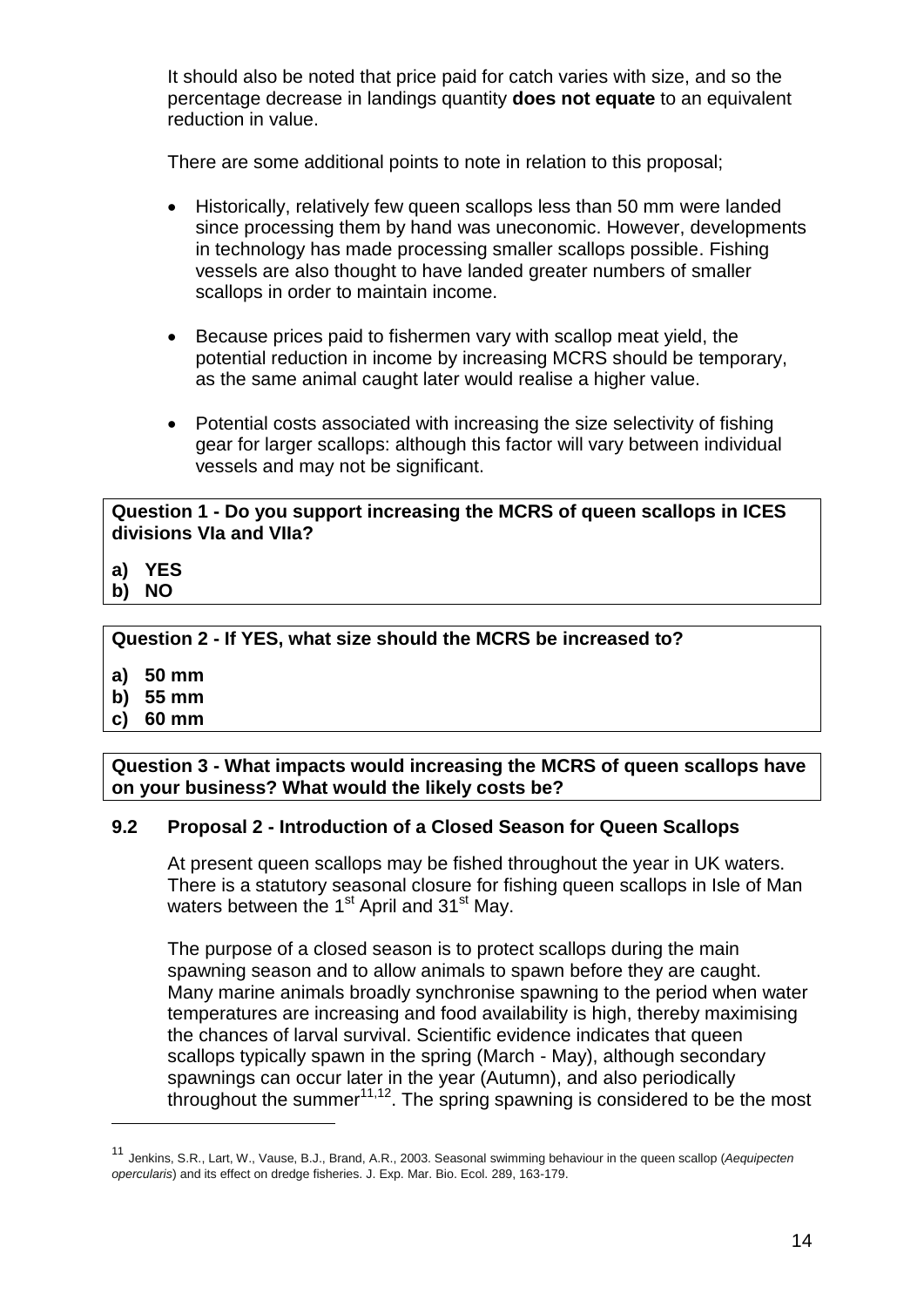significant for settlement of juveniles<sup>11</sup>, although in some years the later spawnings may be important.

The extended spawning pattern is also commercially important because a valuable part of the queen scallop product is the mature reproductive organs, or roe, and so the presence of this component, to at least some extent throughout the year, means that any closure over the main spawning period should not excessively affect the economic value of the industry. Nevertheless, the timing of any closure needs to be considered as a balance between maximising reproductive output and maintaining the meat and roe-on product availability.

#### **9.2.1 Timing of Seasonal closures (economic considerations)**

The following processing data have been provided for queen scallops caught primarily in division VIIa, with some catch from division VIa. The trends are considered to be similar in both areas.

Table 1 provides a description of typical monthly variation in observed roe and meat condition, reflecting spawning and other condition cycles in the scallops. Of note are the low yields (the proportion of useable product weight to overall weight of the scallop) of roe following spawning in April and May, and the relatively poor condition of the meat in the early part of the year due to low feed levels.

By contrast, following feeding and recovery over summer there are good yields of meat and roe from July onwards. Finally, although an October spawning is typically recorded, effectively reducing yield, the meat quality is high at the end of the summer, and so overall yield remains good.

| <b>Month</b> | <b>Comments</b>                                                       |
|--------------|-----------------------------------------------------------------------|
| January      | Roe starts to develop                                                 |
| February     | Good roe and reasonable yields.                                       |
| March        | As above.                                                             |
| April        | Heavy spawning occurs producing very low yields of both roe and meat. |
| May          | As above.                                                             |
| June         | As above. Meat starts to recover to be good by end of June.           |
| July         | Full meat, good roe, producing maximum yields of both.                |
| August       | As above                                                              |
| September    | As above                                                              |
| October      | Spawning occurs. Good yields for meat only.                           |
| November     | As above.                                                             |
| December     | As above.                                                             |

*Figure 6 Qualitative assessment of variation in monthly yield, roe and meat condition for queen scallops landed for processing from Area VIIa (2010-2015).*

**.** 

<sup>12</sup> Brand, A.R., 2006. The European scallop fisheries for *Pecten maximus, Aequipecten opercularis* and *Mimachlamys varia*. In: Shumway, S.E., Parsons, G.J. (Eds.), Scallops: Biology, Ecology and Aquaculture, Second Ed. Elsevier, Amsterdam, pp. 991- 1058.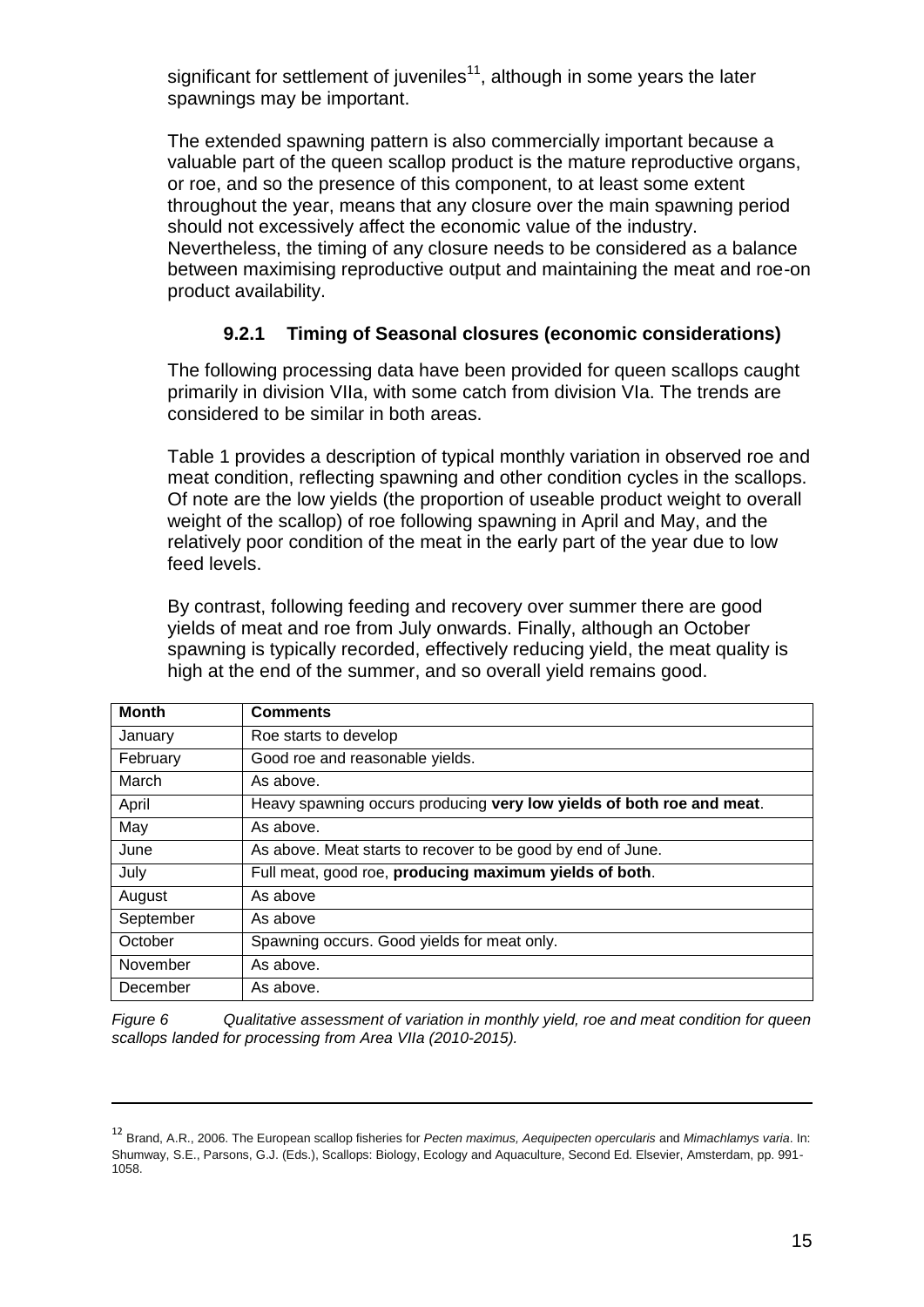Figure 6 shows the relative monthly trend in average yield over a 6-year period (2010-2015), which is again lower between January and June compared with July to December. Low yields are particularly marked between April and May, making machine processing for meat-only production unviable, although hand processing of specific catches may still provide reasonable yield from **reduced quantities** of high-quality scallops. Selective harvest from certain areas (e.g. deeper or hydrographically different) may allow maintenance of roe-on yield from reduced landings.



*Figure 7 Variation in average monthly yield (roe-on and meat only) from queen scallops landed for processing from Area VIIa (2010-2015). Includes both dredge and trawl caught queen scallop. Note: values are for yield only, and do not indicate relative quantity.*

Therefore, from both economic and biological perspectives, the most appropriate period for an annual fishery closure for Irish Sea queen scallops would be from April-May or April-June, depending on the desired duration.

While there is some regional and annual variation in spawning timing, a practical approach would be to define a general period of closure coinciding with the typical spring spawning period.

There was a clear preference from the working group for any seasonal closure to be introduced, at least initially, on a voluntary basis with some flexibility as to when the closure would be brought into effect, depending on biological and economic considerations. This was primarily due to the difficulties in predicting the possible impacts of such a closure. It was also considered desirable that if a closure were introduced, then the timing would again, initially, be reviewed annually with respect to biological and economic considerations.

A voluntary closure was thought necessary in order to fully understand the potential impacts on businesses and other stocks (e.g. fishers may move to targeting other species) before proceeding on a more formal basis.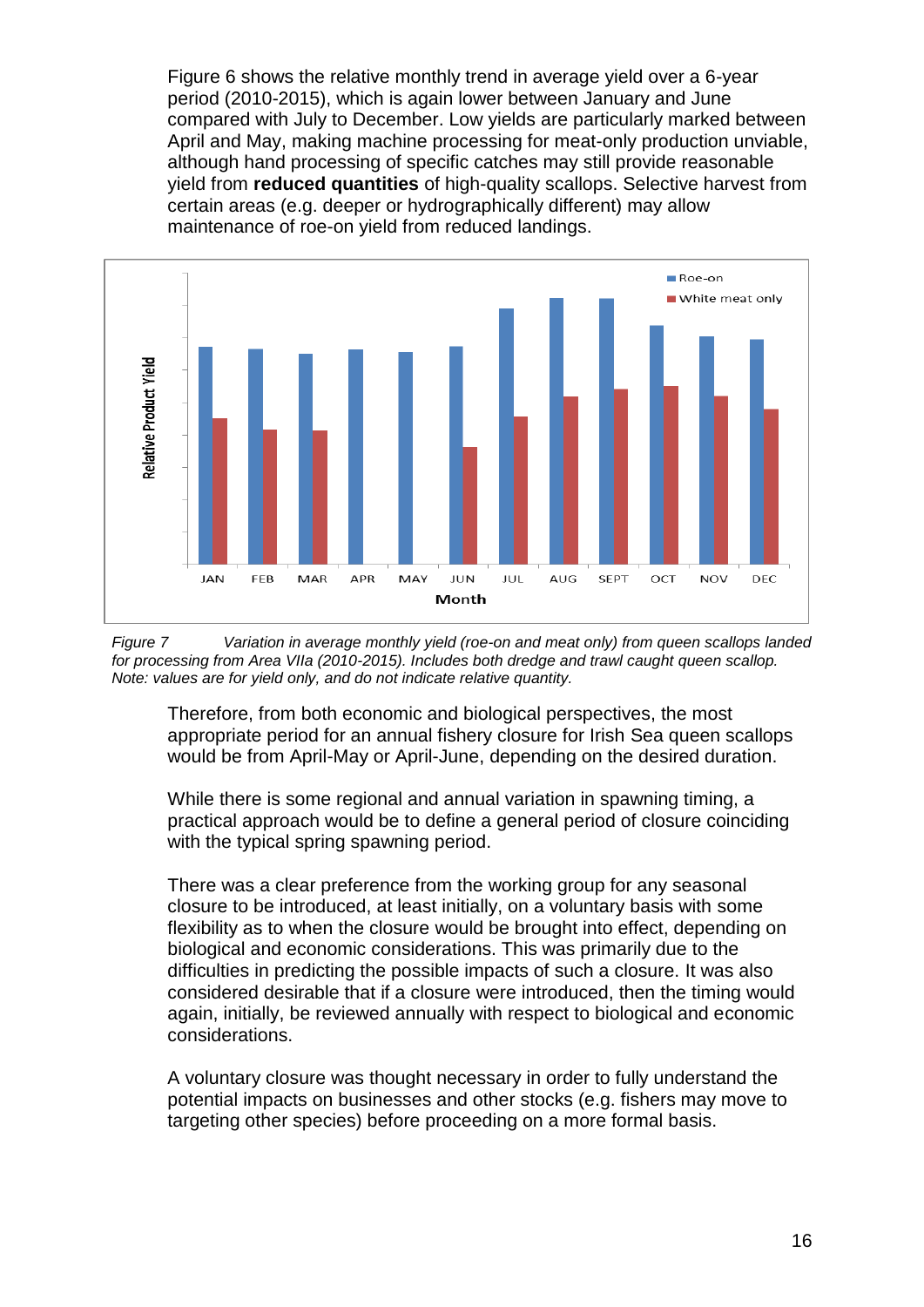**Question 4 - Do you support an annual spawning closure for queen scallops in ICES divisions VIa and VIIa?** 

**a) YES**

**b) NO**

**Question 5 - If YES, which of the following closure options is preferred? Note: all of the following have a valid scientific basis, but differ primarily in their extended biological (positive effect) and economic effects (negative effect) (option b), or complexity of implementation (option c).**

- **a) One annual closure between 1st April and 31st May (i.e. same as statutory Isle of Man Closure).**
- **b) One annual closure between 1st April and 30th June.**
- **c) One annual flexible closure between March and June, with specific timing determined by the fisheries management agencies, in consultation with industry representatives, and with reference to biological and commercial considerations.**

**Question 6 - Should fishery closures be implemented on a voluntary or compulsory basis (statute or licence condition)?** 

- **a) Voluntary**
- **b) Compulsory**

#### **9.3 Proposal 3 - Entry Restrictions for the Queen Scallop Fishery**

The UK queen scallop fishery is an open access one, meaning that it is open to any vessel with a commercial fishing licence. In contrast there are limits on which vessels can fish for queen scallops within the Isle of Man territorial sea. In 2015, the Isle of Man Government limited access to the queen scallop fishery to those vessels with a track record of fishing activity. This resulted in a reduction of fishing entitlements for queen scallops from approximately 130 licenced vessels to 48.<sup>13</sup>

As indicated in Figure 4, 47 UK vessels landed queen scallops in 2015, but over the previous decade, in any one year, as few as 13 and as many as 84 reported landings from around the UK. An additional 26 vessels (as at 2015) from the Isle of Man typically fish for queen scallops.

Limiting the total number of active fishing vessels is an important fishery management option as annual changes in stock levels, due to fishing or natural factors, can result in significant annual variability in fishing effort. This makes long-term sustainable management and maintaining stock levels within safe biological limits very difficult to achieve.

Although during the working group process representatives of the queen scallop industry strongly supported entry restrictions, no agreement on the specific basis for restricting entry was reached. Various options are presented below to seek information and views.

 $\overline{\phantom{a}}$ 

<sup>13</sup> <https://www.gov.im/ConsultationDetail.gov?id=481>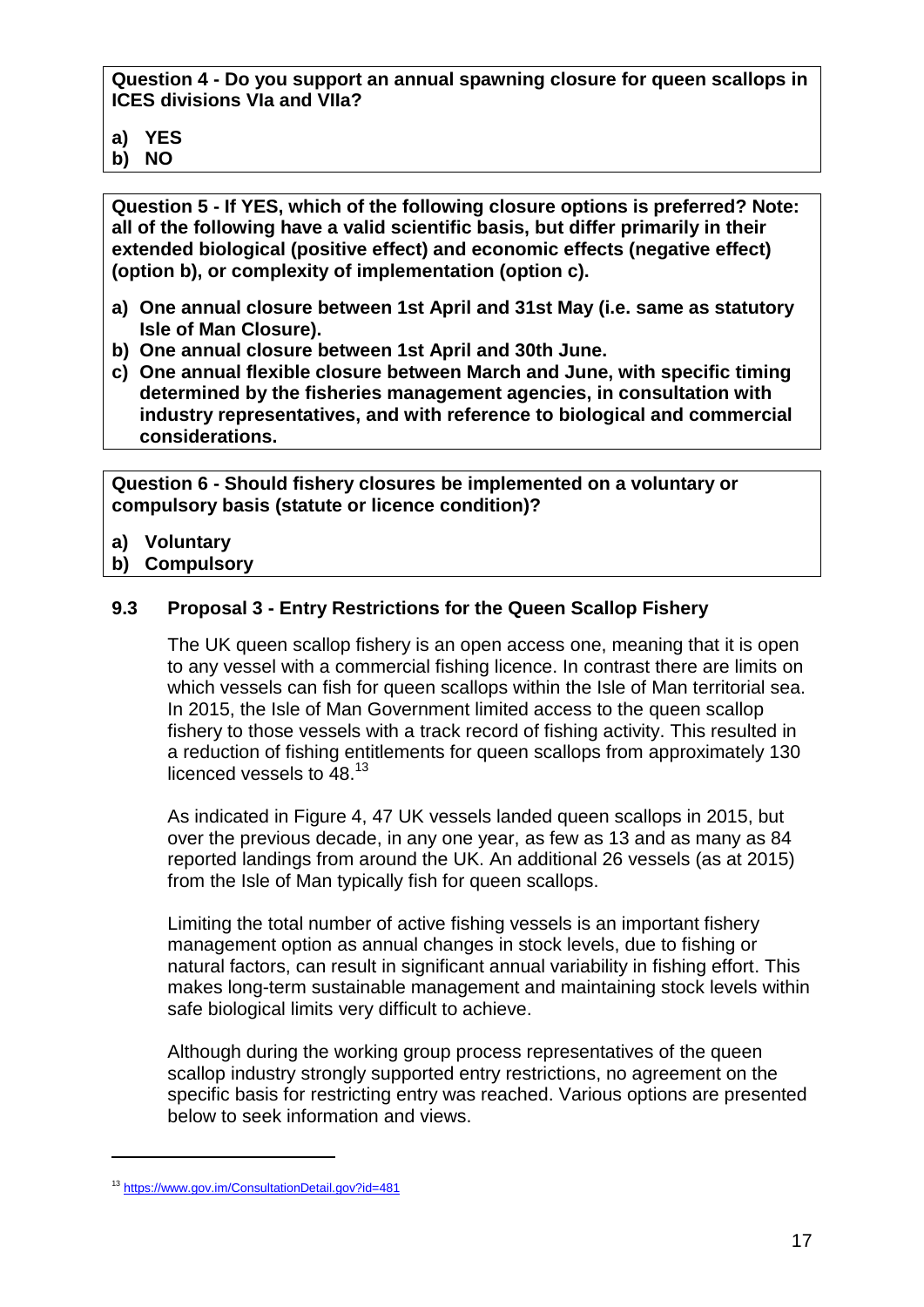Restrictions on prosecuting fisheries are already applied through the licensing system on other key UK shellfish species (scallop entitlement, the Scottish razor permit, shellfish entitlement) which limit the number of vessels able to prosecute these species. New licence conditions or a new entitlement could be added to licences to restrict the number of vessels permitted to land queen scallops.

#### **Question 7 - Do you support the introduction of entry restrictions to the UK queen scallop fishery?**

**a) YES**

**b) NO** 

During the working group process there was also support for greater data collection by industry members as a condition of receiving a queen scallop entitlement. This data could include a greater level of detail of area fished / fishing effort and could help to inform longer-term management.

**Question 8 - Do you support the introduction of additional data collection as a condition of receiving a queen scallop entitlement?**

**a) YES**

#### **b) NO**

#### **9.3.1 Entry Restriction Options - Qualifying Period**

A number of criteria have been used to restrict entry into fisheries. These are intended to differentiate between consistent and irregular activity and, by inference, the importance of the fishery to the entitlement holder.

Available data indicate that 140 vessels recorded fishing activity for queen scallops in areas VIa and VIIa between 2010 and 2015 (source: MMO). Figure 4 shows the number of vessels participating in the fishery since 2006, indicating that any reference period including 2013 (the peak of vessel numbers) would probably tend to maintain current effort levels if track record was the only criterion.

When applying fishing track record to differentiate between eligible and noneligible vessels generally a period of 3 years is used, the specific choice determining whether the number of vessels participating remains at current levels, or is actually reduced.

**Question 9 - What is the preferred 3-year reference period for determining eligibility for the fishery in future? (see Figure 4)**

- **a) 2013-2015 - would tend to maintain current vessel numbers**
- **b) 2012-2014 - would tend to maintain current vessel numbers**
- **c) 2011-2013 - would tend to maintain current vessel numbers**
- **d) 2010-2012 - would tend to reduce current vessel numbers**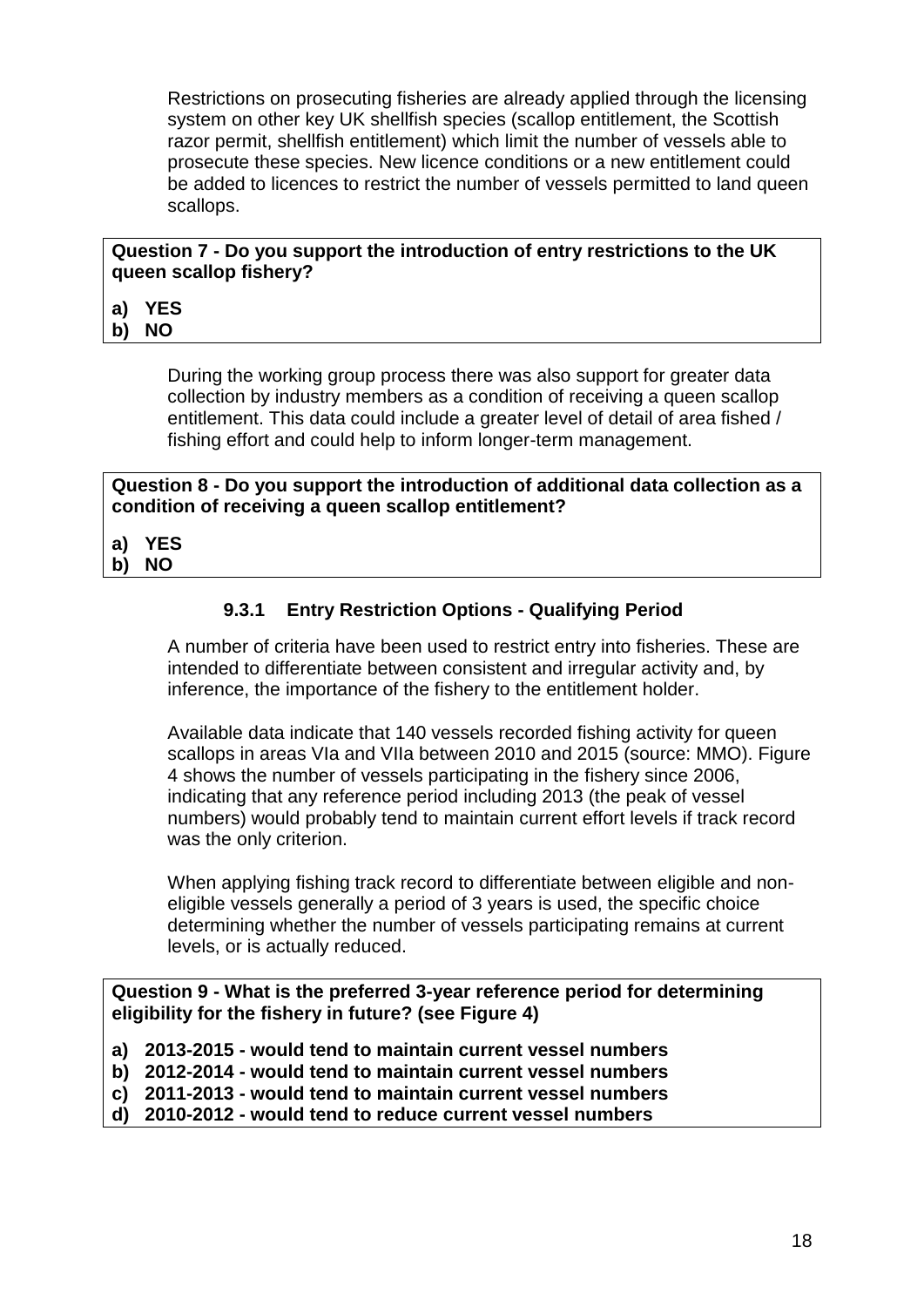#### **9.3.2 Options for Entry Requirements**

In addition to a reference period, specific activity criteria could be used singly or in combination; these may take the form of a specified landings quantity, a specific number of landings or the number of days spent fishing.

**Option 1 - Use of 'reported landings quantity' within the 3-year reference period to differentiate between eligible and non-eligible vessels.**

This would be similar to current UK shellfish entitlements, with the ability to prosecute the fishery being limited to those with recorded landings of the species.

**Question 10 - What is the preferred reference point for 'reported landings quantity' during the 3-year reference period?**

- **a) Up to one tonne landed during the 3 years would qualify.**
- **b) Minimum of one tonne landed during the 3 years would qualify.**
- **c) Minimum of 5 tonnes landed during the 3 years would qualify.**
- **d) Minimum of 10 tonnes landed during the 3 years would qualify.**
- **e) NONE - prefer use of Option 2 or 3.**

#### **Option 2 - Use of queen scallop 'landings frequency' within the 3-year reference period to differentiate between eligible and non-eligible vessels.**

The importance of queen scallop as a target species varies between boats, with some fishing year round, whereas others only when the opportunity arises. Minimising the impact of restrictions on those who most depend on queen scallops could be achieved by using the number of landings of queen scallops as an indication of targeted activity, and therefore future eligibility. Similarly, small fishing boats may land frequently, but only small amounts, therefore activity, rather than amount, may be fairer for smaller-capacity boats.

**Question 11 - What is the preferred reference point for 'landing frequency' during the 3-year reference period?**

- **a) Any recorded landing during the 3 years would qualify.**
- **b) Between 10 and 20 landings over the 3-year period would qualify.**
- **c) Between 20 and 30 landings over the 3-year period would qualify.**
- **d) Between 30 and 50 landings over the 3-year period would qualify.**
- **e) More than 50 landings over the 3-year period required to qualify.**
- **f) NONE - prefer use of Option 1 or 3.**

#### **Option 3 - Use of 'number of days at sea' of fishing activity within the 3 year reference period to differentiate between eligible and non-eligible vessels.**

The number of days spent fishing for queen scallops over the reference period may provide another alternative criteria. This would also be indicative of the relative importance of the species to an individual vessel"s normal fishing activity. This was the criteria used to control entry into the Isle of Man queen scallop fishery.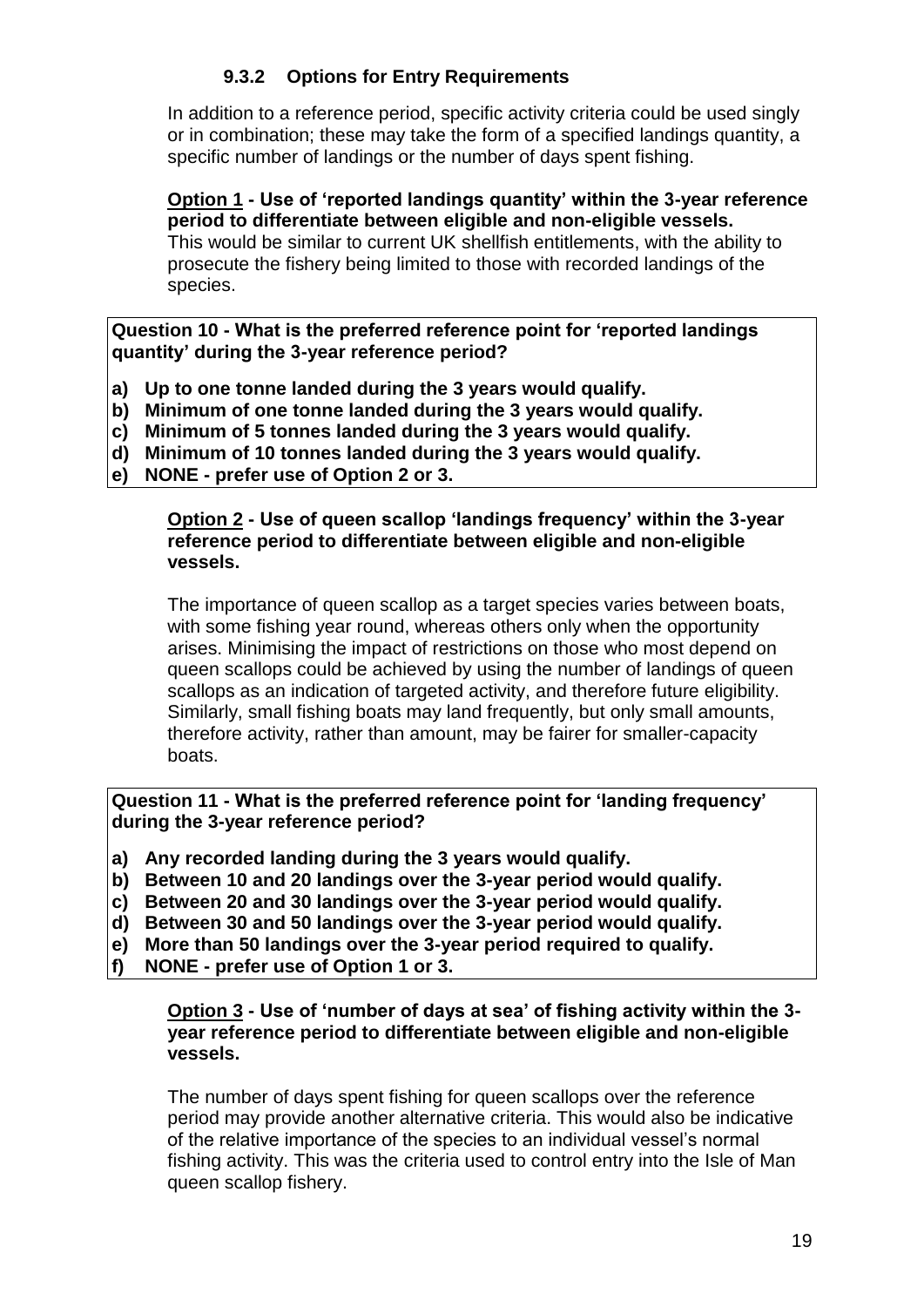**Question 12 - What is the preferred reference point for 'number of days at sea' of targeted fishing activity during the 3-year reference?** 

- **a) Any recorded days at sea during the 3 years would qualify.**
- **b) Between 10 and 20 days at sea during the 3 years would qualify.**
- **c) Between 20 and 30 days at sea during the 3 years would qualify.**
- **d) Between 30 and 50 days at sea during the 3 years would qualify.**
- **e) More than 50 days at sea during the 3 years would qualify.**
- **f) NONE - prefer use of Option 1 or 2.**

# **10. PART 2 - Additional Management Options for Consideration in the Medium to Long Term**

The options outlined below were not agreed by the working group for immediate introduction to the queen scallop fishery in divisions VIa and VIIa. However, to inform future fishery management considerations, Fisheries Administrations wish to gather views from stakeholders on the potential use of alternative control methods.

#### **10.1 Proposal 4 - Effort Restrictions**

A sustainable fishery is one in which the amount of surplus "fish" available to catch is matched by the amount of fishing activity, or effort. Where fishing effort is too high, stocks decline accordingly, reducing future fishing opportunity. When this occurs consistently there may be frequent "boom and bust" fisheries, which is undesirable for the stability of fishing industry income and seafood markets.

There are indications that effort in the queen scallop fishery is too high, and in future this should be capped (see Proposal 3 for the start of this process), and ultimately reduced equitably across the remaining fleet.

There are currently no effort restrictions applicable to the UK queen scallop fleet, except to vessels over 15 m through the western waters effort regime, although these are also considered to be ineffective in relation to the queen scallop fishery. The working group recognised that any effort management regime should apply equitably to all classes of fishing vessel, from under 10 m to over 15 m vessels.

It should also be noted that there is an important interaction between entry restrictions and effort restrictions. For example; with a finite amount of fish to catch, more fishing vessels mean less available for each individual, or a highly competitive fishery, which may have undesirable consequences. Therefore, low entry requirements may result in stricter effort controls, and vice versa. It is important to note that any new effort restrictions would be introduced in addition to entry restrictions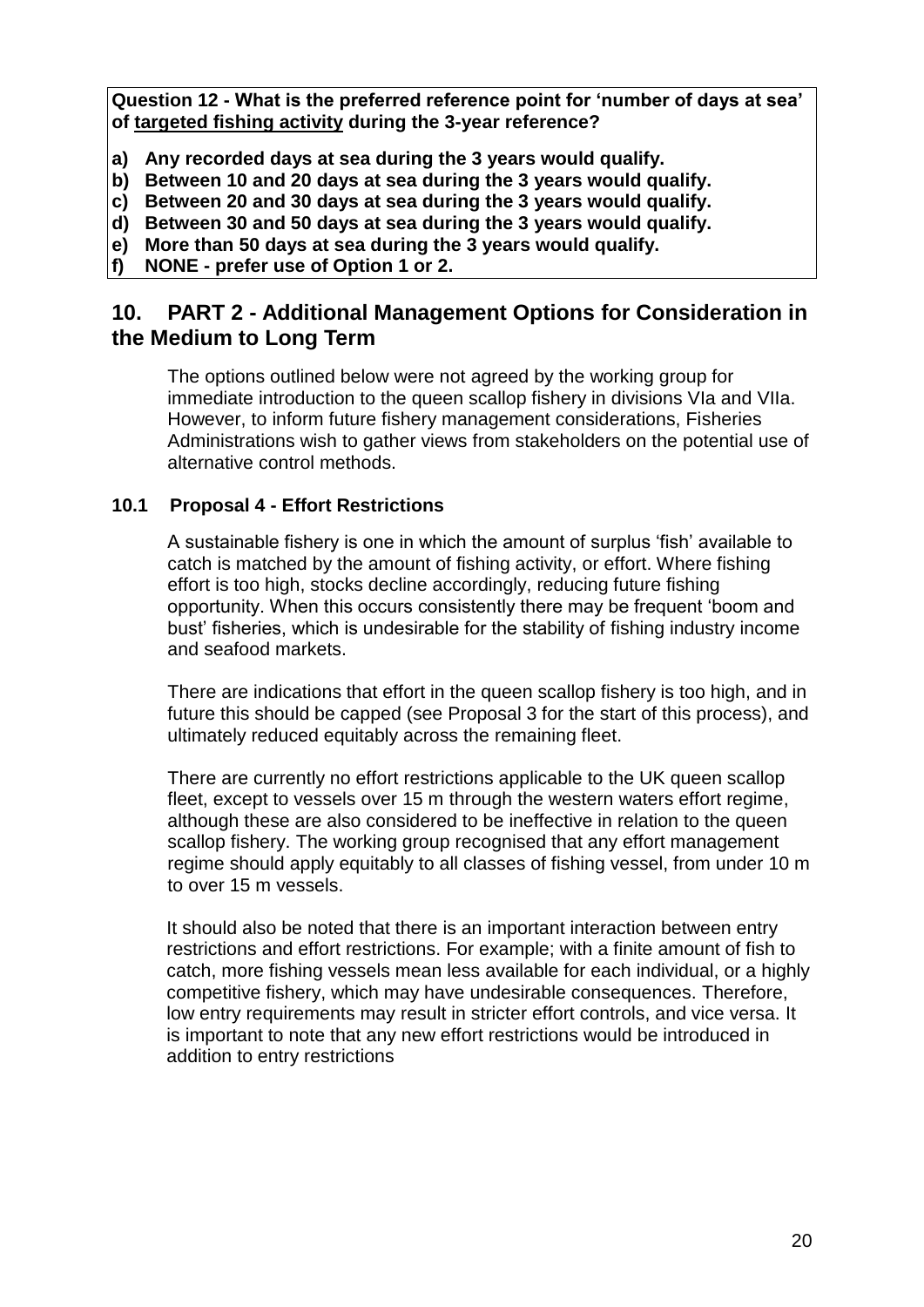There are a several options for restricting effort in future and we are seeking views on these. Further relevant information on this proposal can be found in the 2015 Isle of Man queen scallop consultation<sup>14</sup>.

#### **Question 13 - Do you agree that effort controls should be introduced in the queen scallop fishery?**

**a) YES**

**b) NO**

**Question 14 - If yes, which of the following is preferred for development as a future effort management option in the queen scallop fishery?**

**a) Days at Sea scheme.**

**b) Temporal fishing restriction, e.g. no weekend fishing, no night fishing.**

#### **10.2 Proposal 5 - Introduction of Quotas for the Queen Scallop Fishery**

A fishing quota limits the amount that may be taken from the fishery, and may be applied to the whole fishery on an annual, or other time period, basis. It may apply to the whole fishery or be divided between the eligible fishermen, as individual quotas.

Quota systems have proven successful in increasing and conserving some stocks, and individual quotas in particular can develop more economic stability and encourage better management and stewardship, since well managed fisheries often result in an increasing quota over time, benefitting individual fisherman.15,16

Determination of an appropriate quota requires stock assessment, however such an assessment has not been conducted over the whole fishery area, and although moves towards this have begun, it will take several years to develop any such assessment. However, in principle, progress towards a quota system can be started, based on current harvest rates, and adjusted over time as more comprehensive information becomes available.

#### **Question 15 - Do you support the principle of developing a long-term quota system for the queen scallop fishery?**

- **a) YES**
- **b) NO**

1

<sup>14</sup> <https://www.gov.im/ConsultationDetail.gov?id=481>

<sup>15</sup> Mincher R (2008) New Zealand's Challenger Scallop Enhancement Company: from reseeding to self governance. In: Townsend R, Shotton R, Uchida H (eds) Case Studies in fisheries self governance. FAO, Fisheries Technical Paper No. 504, Rome, p 307-321.

<sup>&</sup>lt;sup>16</sup> Williams, J.R., Hartill, B., Bian, R., Williams, C.L., 2014. Review of the southern scallop fishery (SCA 7). New Zealand Fisheries Assessment Report 2014/07, 71.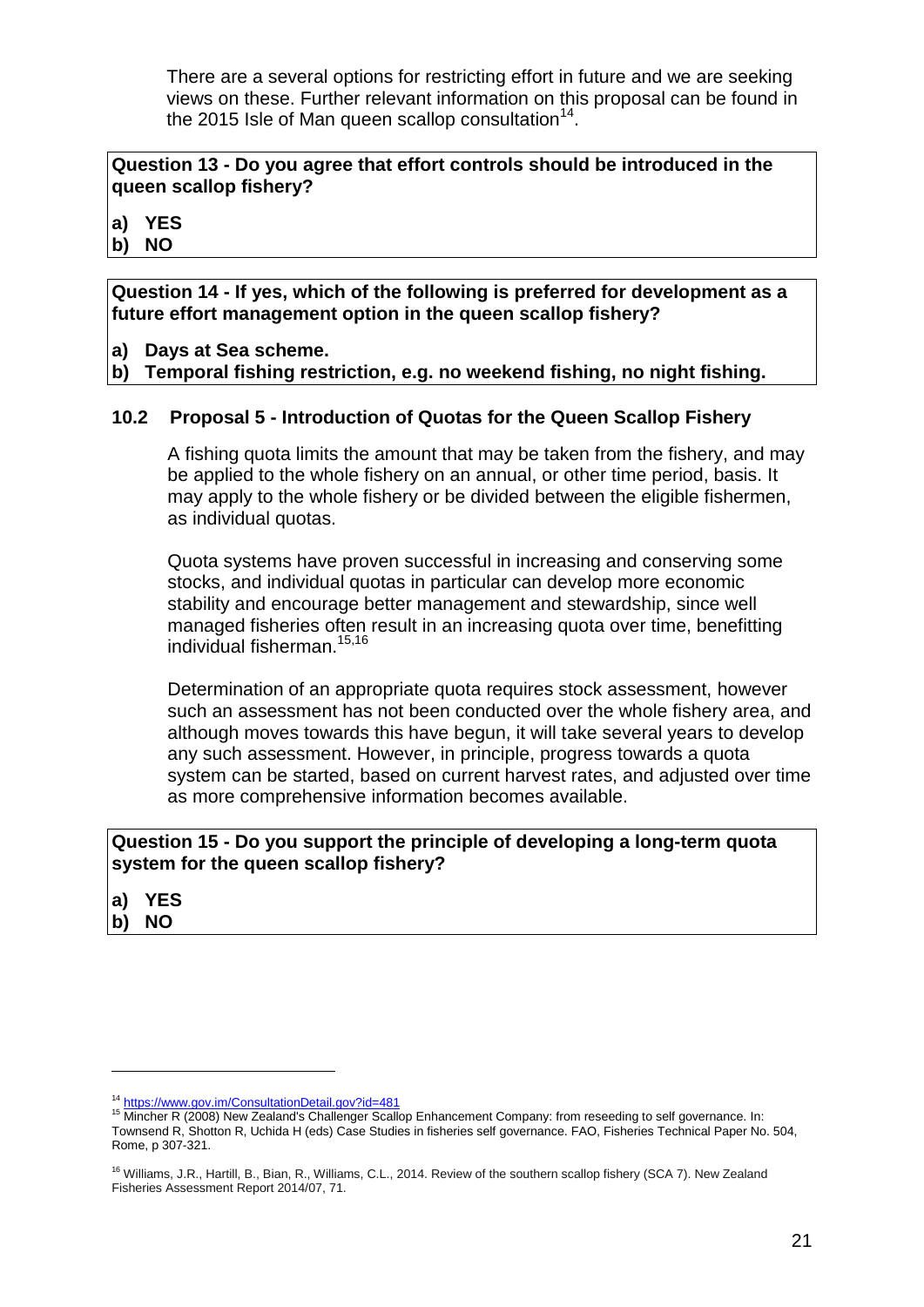#### **10.3 Proposal 6 - Introduction of Closed Areas for the Queen Scallop Fishery**

Closed areas are used in the marine environment for many purposes, ranging from conservation of species and habitats to successfully supporting fisheries production, including scallop fisheries.<sup>17</sup>

In relation to boosting scallop populations they may:

- Protect high densities of adults for increasing reproduction and recruitment,
- Protect high densities of a juvenile year-class until they have reached MLS,
- Protect habitats where juveniles can settle for subsequent fishing once they have grown.

Closed areas may be temporary or permanent, depending on their purpose.

#### **Question 16 - Do you support the principle of developing spatial management options (closed areas) for the queen scallop fishery?**

**a) YES b) NO**

#### **10.4 Proposal 7 - Introduction of Gear Specific Management in the Queen Scallop Fishery.**

As previously indicated there are two methods for catching queen scallops; dredge and otter trawl.

Trawl fishing is based on the principle that queen scallops swim in response to approaching gear. This behaviour is observed at temperatures above 12°C  $18$ , which means that the trawl fishery is effectively limited to the 6 month period between approximately June and November. By contrast, dredge fishing can capture scallops all year round.

In the Isle of Man territorial sea otter trawl is the predominant fishing method with approximately 85% of landings. There is some trawling in UK waters

17

1

Howarth, L. M., Wood, H. L., Turner, A. P. and Beukers-Stewart, B. D. (2011). Complex habitat boosts for recruitment in a fully protected marine reserve. Marine Biology, 58:1767-1780.

Beukers-Stewart B.D., Beukers-Stewart J.S. (2009). Principles for the management of inshore scallop fisheries around the United Kingdom. Report to Natural England, Countryside Council for Wales and Scottish Natural Heritage. University of York. 57pp.

Beukers-Stewart B.D., Vause B.J., Mosley M.W.J., Rossetti H.L., Brand A.R. (2005). Benefits of closed area protection for a population of scallops. Mar. Ecol. Progr. Ser. 298:189-204

Beukers-Stewart B.D., Vause B.J., Mosley M.W.J., Rossetti H.L., Brand A.R. (2006). Closed areas and stock enhancement of scallops: what's the catch? J Shellfish Res. 25:267-268

<sup>18</sup> Jenkins, S.R., Lart, W., Vause, B.J., and Brand, A.R. 2003. Seasonal swimming behaviour in the queen scallop (*Aequipecten opercularis*) and its effect on dredge fisheries. Journal of Experimental Marine Biology and Ecology 289:163-179.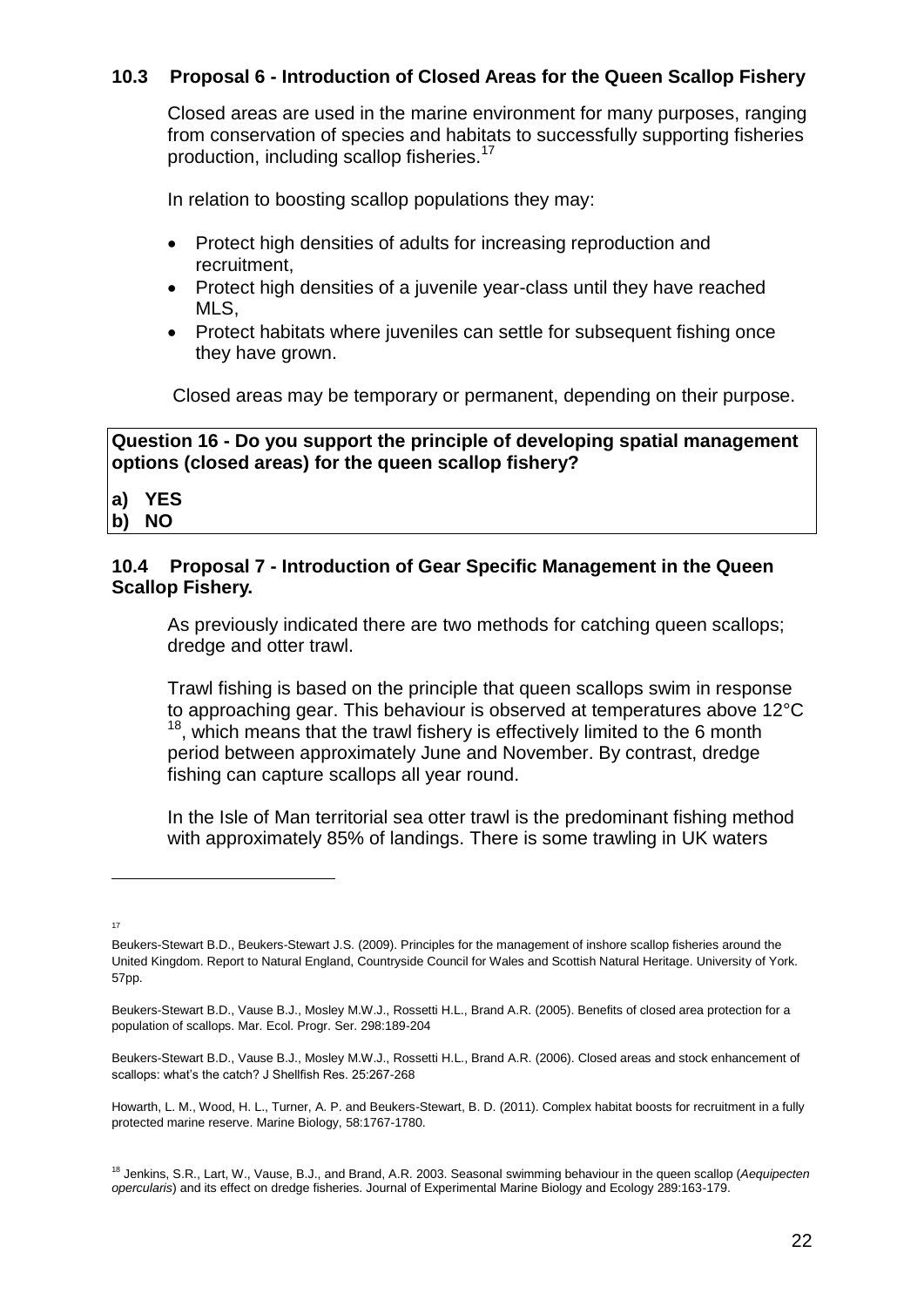around the north coast of Northern Ireland, and occasionally off the Scottish west coast, but the bulk of the landings are taken by dredge fishing.

Specific regulations are in place for both fishing types around the Isle of Man, but the introduction of management controls for UK waters could consider the separation of the two sectors at the initial stage and develop equivalent, but gear-specific, arrangements where appropriate.

**Question 17 - Do you support the principle of developing equivalent, gearspecific management options for the queen scallop fishery?**

**a) YES b) NO**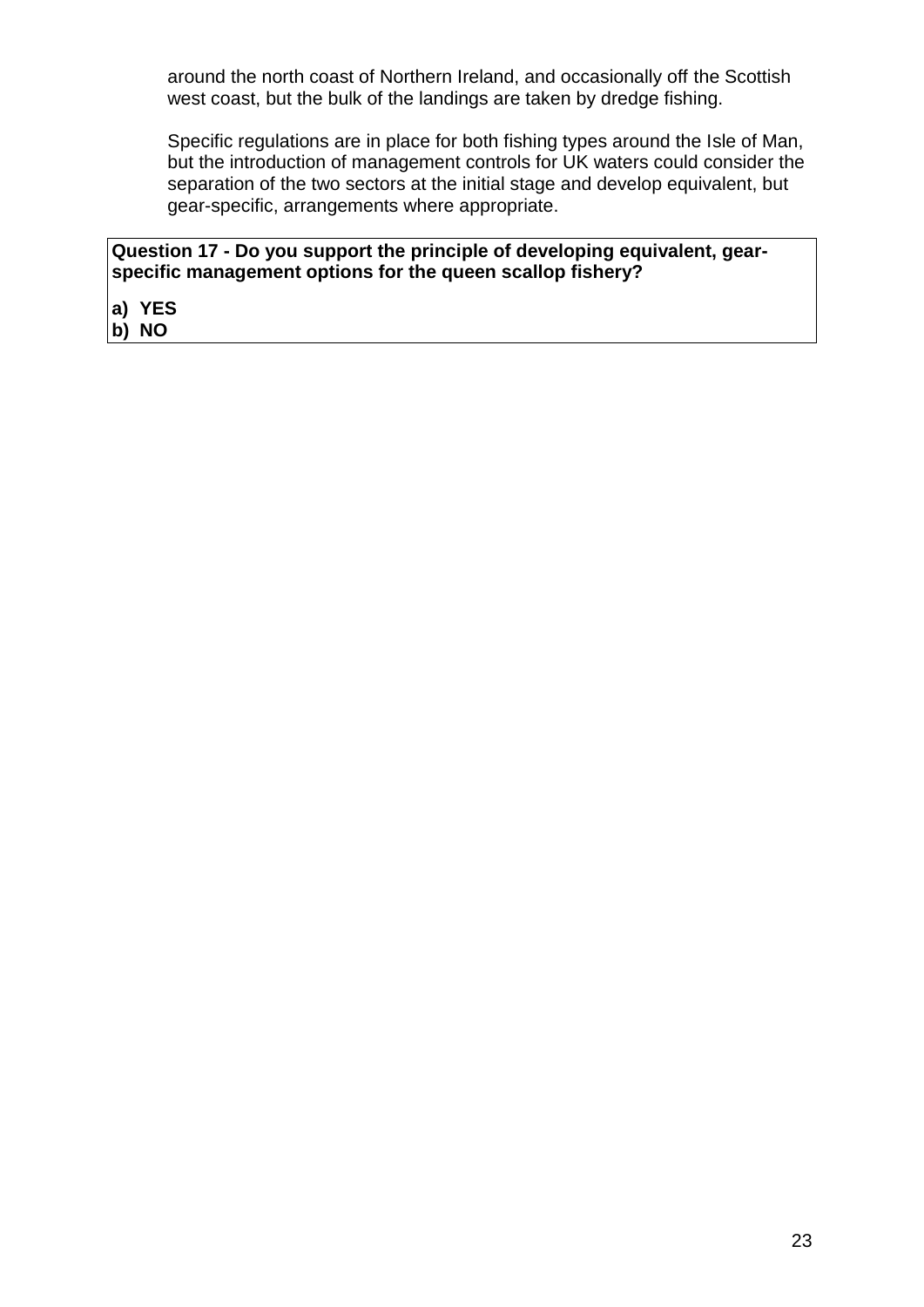

# **Annex A: Respondent Information Form**

# **Consultation on New Controls in the Queen Scallop Fishery in ICES Divisions VIa and VIIa**

**Please Note** this form **must** be returned with your response.

Are you responding as an individual or an organisation?

| Individual |
|------------|
|            |

 $\Box$ **Organisation** 

Full name or organisation"s name

Phone number

#### Address

| Postcode |  |
|----------|--|

Email

The Scottish Government would like your permission to publish your consultation response. Please indicate your publishing preference:

 $\Box$ Publish response with name



 $\Box$ Do not publish response

We will share your response internally with other Scottish Government policy teams who may be addressing the issues you discuss. They may wish to contact you again in the future, but we require your permission to do so. Are you content for Scottish Government to contact you again in relation to this consultation exercise?

 $\Box$ No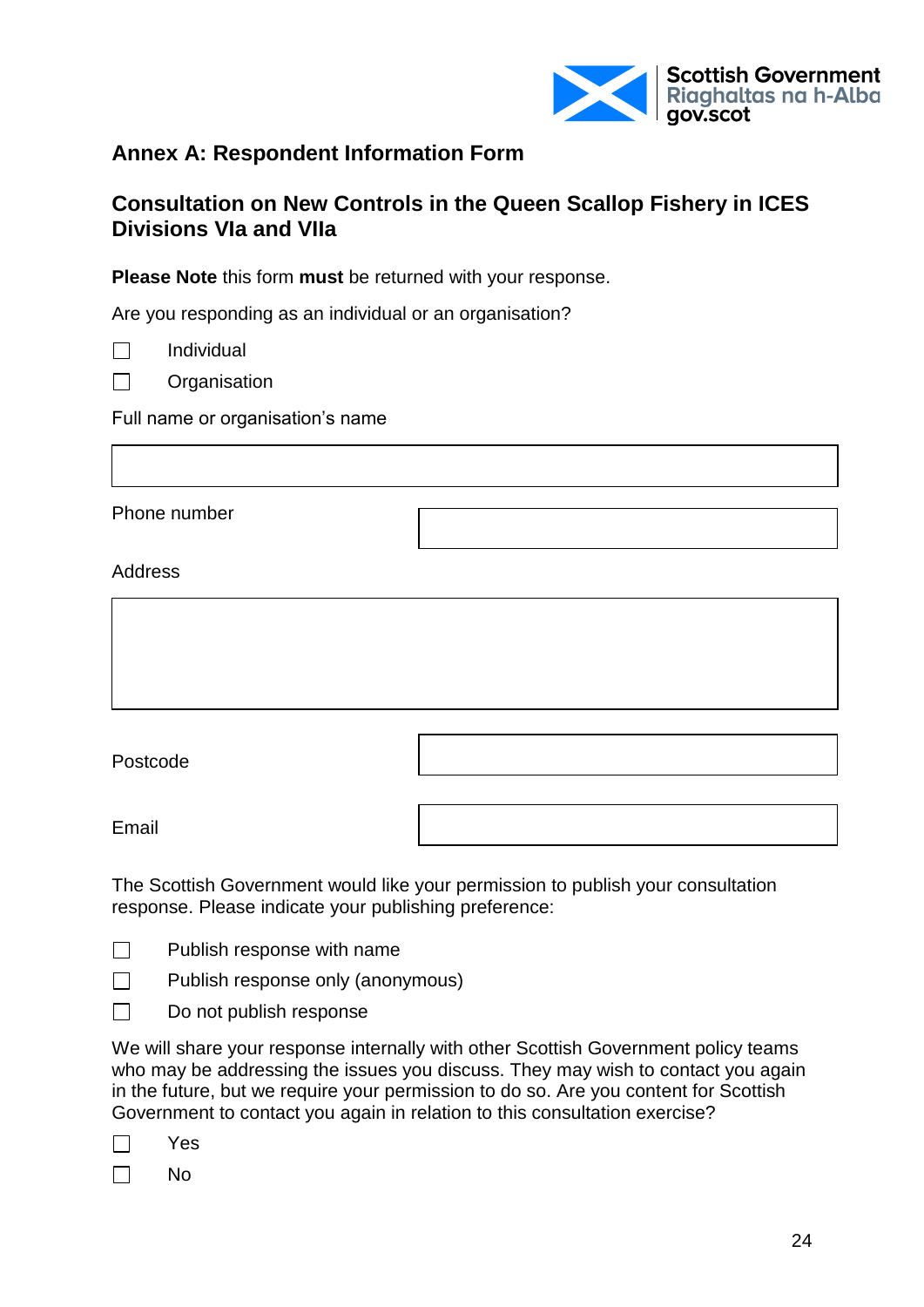**Question 1 - Do you support increasing the MCRS of queen scallops in ICES divisions VIa and VIIa?**

| Yes | <b>No</b>                    |                                                                 |
|-----|------------------------------|-----------------------------------------------------------------|
|     | Please expand on your answer |                                                                 |
|     |                              |                                                                 |
|     |                              |                                                                 |
|     |                              |                                                                 |
|     |                              |                                                                 |
|     |                              | Question 2 - If YES, what size should the MCRS be increased to? |
|     | $50 \text{ mm}$ 55 mm 60 mm  |                                                                 |

**Question 3 - What impacts would increasing the MCRS of queen scallops have on your business? What would the likely costs be?**

**Question 4 - Do you support an annual spawning closure for queen scallops in ICES divisions VIa and VIIa?** 

 $Yes \Box No \Box$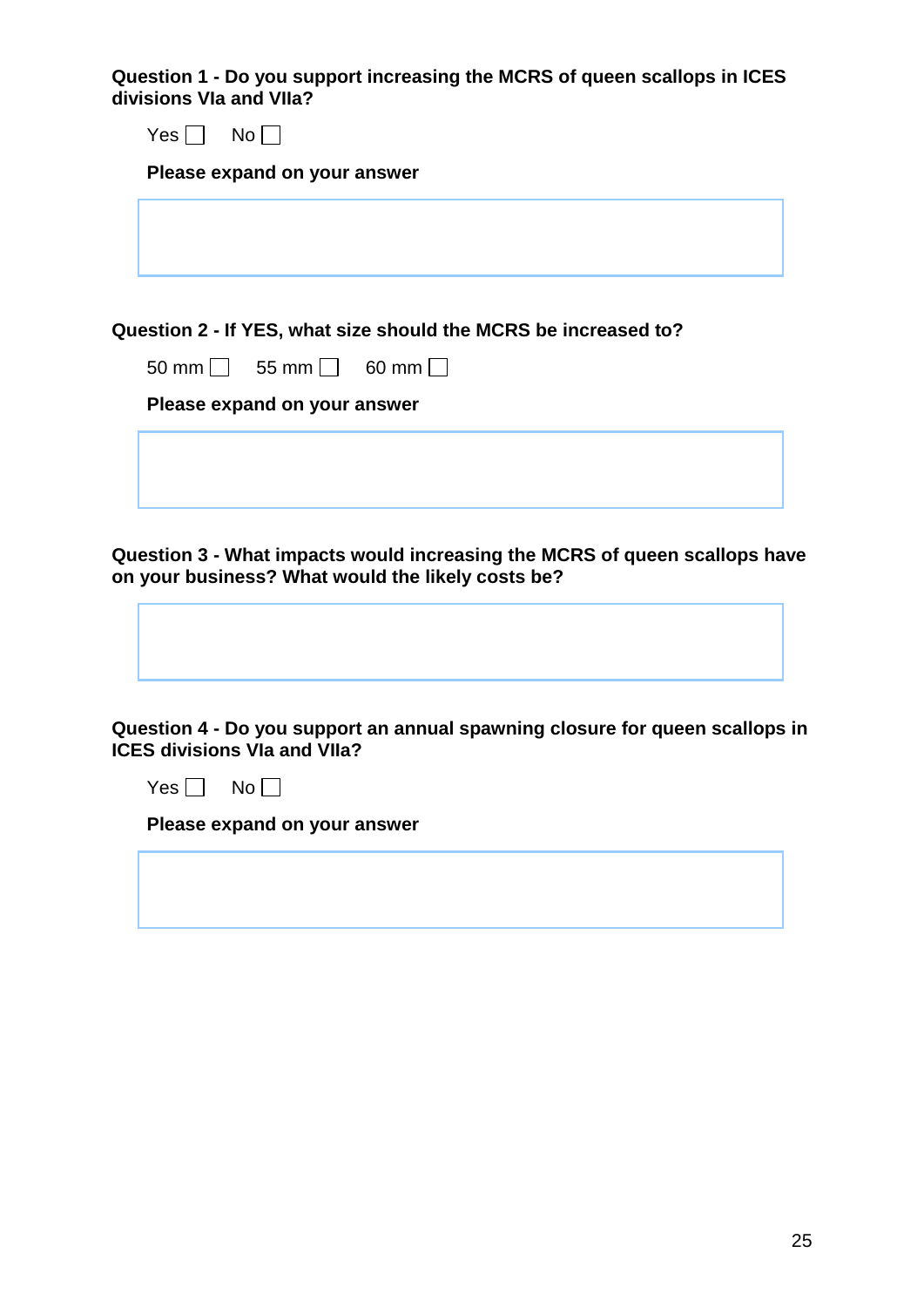**Question 5 - If YES, which of the following closure options is preferred? Note: all of the following have a valid scientific basis, but differ primarily in their extended biological (positive effect) and economic effects (negative effect) (option b), or complexity of implementation (option c).**

- **a) One annual closure between 1st April and 31st May (i.e. same as statutory Isle of Man Closure).**
- **b) One annual closure between 1st April and 30th June.**
- **c) One annual flexible closure between March and June, with specific timing determined by the fisheries management agencies, in consultation with industry representatives, and with reference to biological and commercial considerations.**

**Please expand on your answer** 

**Question 6 - Should fishery closures be implemented on a voluntary or a compulsory basis (statute or licence condition)?** 

| Voluntary | Compulsory |  |
|-----------|------------|--|
|-----------|------------|--|

**Please expand on your answer** 

**Question 7 - Do you support the introduction of entry restrictions to the UK queen scallop fishery?**



**Please expand on your answer** 

26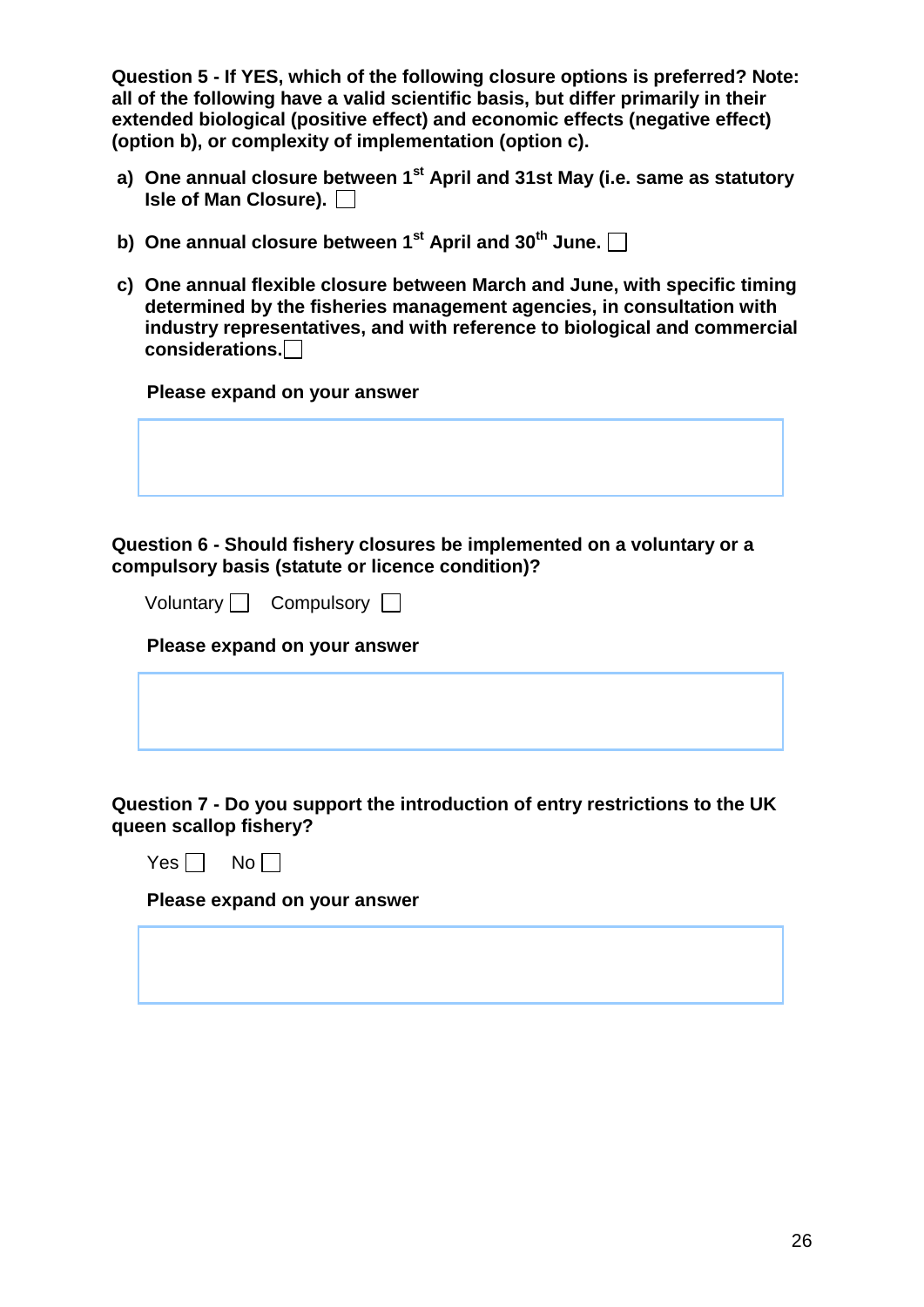**Question 8 - Do you support the introduction of additional data collection as a condition of receiving a queen scallop entitlement?**

| Y.<br>es | No |
|----------|----|
|----------|----|

**Please expand on your answer** 

#### **Question 9 - What is the preferred 3-year reference period for determining eligibility for the fishery in future? (see Figure 4)**

- a) 2013-2015 would tend to maintain current vessel numbers
- b) 2012-2014 would tend to maintain current vessel numbers
- c) 2011-2013 would tend to maintain current vessel numbers
- d) 2010-2012 would tend to reduce current vessel numbers  $\Box$

#### **Please expand on your answer**

#### **Question 10 - What is the preferred reference point for 'reported landings quantity' during the 3-year reference period?**

- a) Up to one tonne landed during the 3 years would qualify.
- b) Minimum of one tonne landed during the 3 years would qualify.
- c) Minimum of 5 tonnes landed during the 3 years would qualify.
- d) Minimum of 10 tonnes landed during the 3 years would qualify.
- e) NONE prefer use of Option 2 (landing frequency) or 3 (number of days of targeted fishing activity).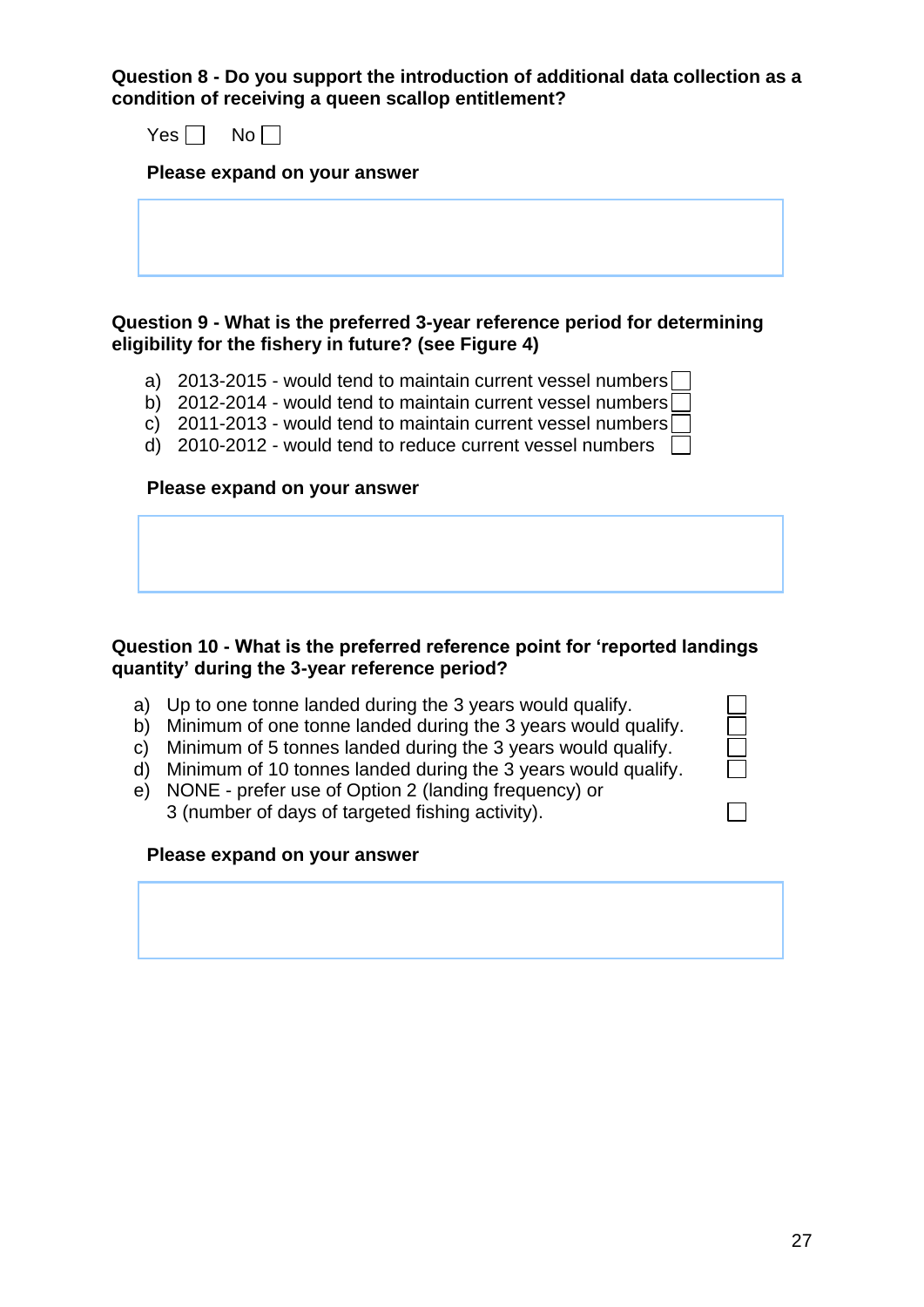#### **Question 11 - What is the preferred reference point for 'landing frequency' during the 3-year reference period?**

- a) Any recorded landing during the 3 years would qualify.
- b) Between 10 and 20 landings over the 3-year period would qualify.
- c) Between 20 and 30 landings over the 3-year period would qualify.
- d) Between 30 and 50 landings over the 3-year period would qualify.
- e) More than 50 landings over the 3-year period required to qualify.
- f) NONE prefer use of Option 1 (landings quantity) or 3 (number of days of targeted fishing activity).

#### **Please expand on your answer**

#### **Question 12 - What is the preferred reference point for 'number of days at sea' of targeted fishing activity during the 3-year reference?**

- a) Any recorded days at sea during the 3 years would qualify.
- b) Between 10 and 20 days at sea during the 3 years would qualify.
- c) Between 20 and 30 days at sea during the 3 years would qualify.
- d) Between 30 and 50 days at sea during the 3 years would qualify
- e) More than 50 days at sea during the 3 years would qualify
- f) NONE prefer use of Option 1(landings quantity) or 2 (landing frequency)

#### **Please expand on your answer**

#### **Question 13 - Do you agree that effort controls should be introduced in the queen scallop fishery?**

 $Yes \Box No \Box$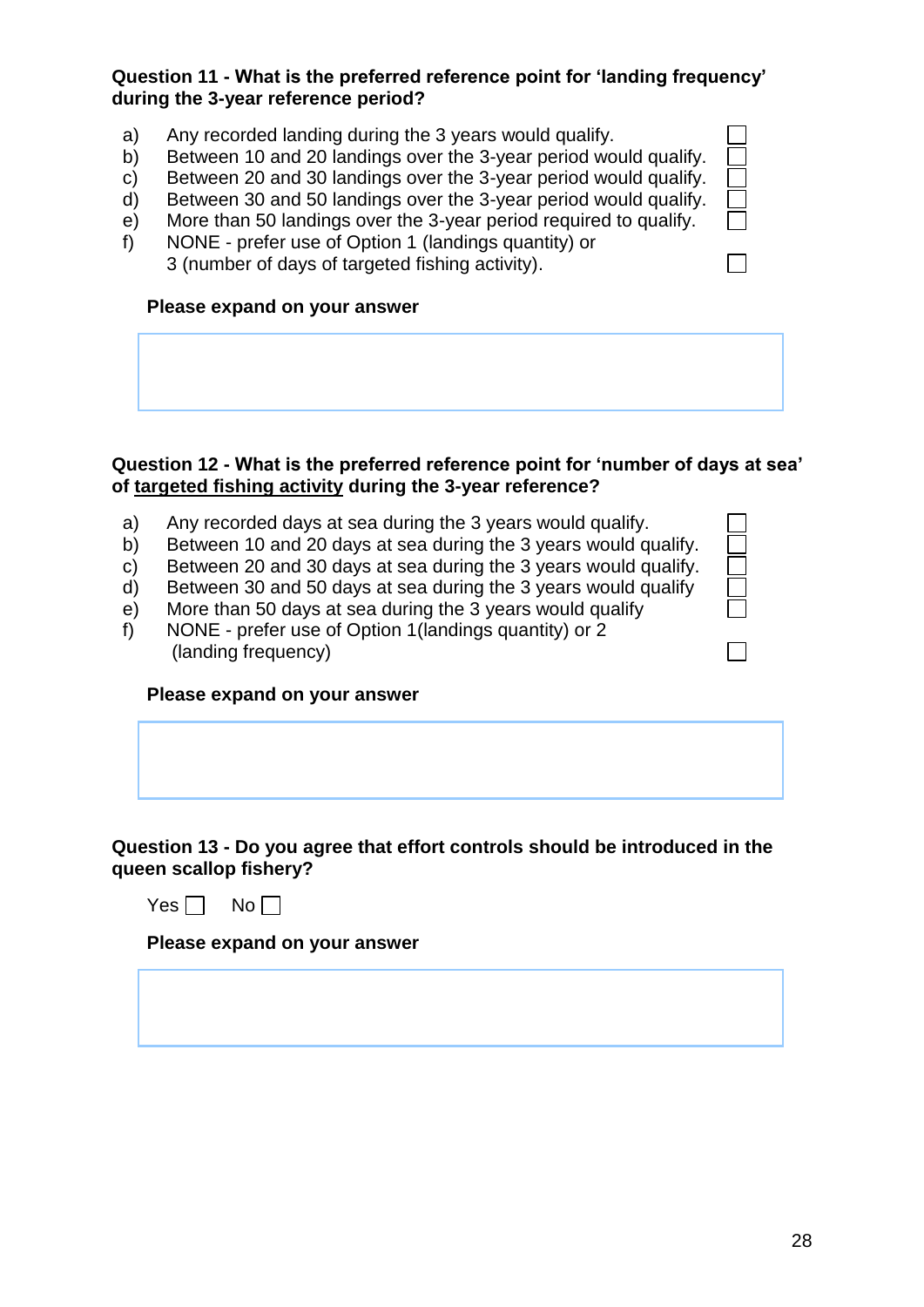**Question 14 - If yes, which of the following is preferred for development as a future effort management option in the queen scallop fishery?**

- a) Days at sea scheme
- b) Temporal fishing activity restriction, e.g. weekend/overnight restrictions

#### **Please expand on your answer**

**Question 15 - Do you support the principle of developing a long-term quota system for the queen scallop fishery?**

| -- |  |  |
|----|--|--|
|    |  |  |

**Please expand on your answer** 

**Question 16 - Do you support the principle of developing spatial management options (closed areas) for the queen scallop fishery?**

**Please expand on your answer** 

**Question 17 - Do you support the principle of developing equivalent, gearspecific management options for the queen scallop fishery?**

 $Yes \Box No \Box$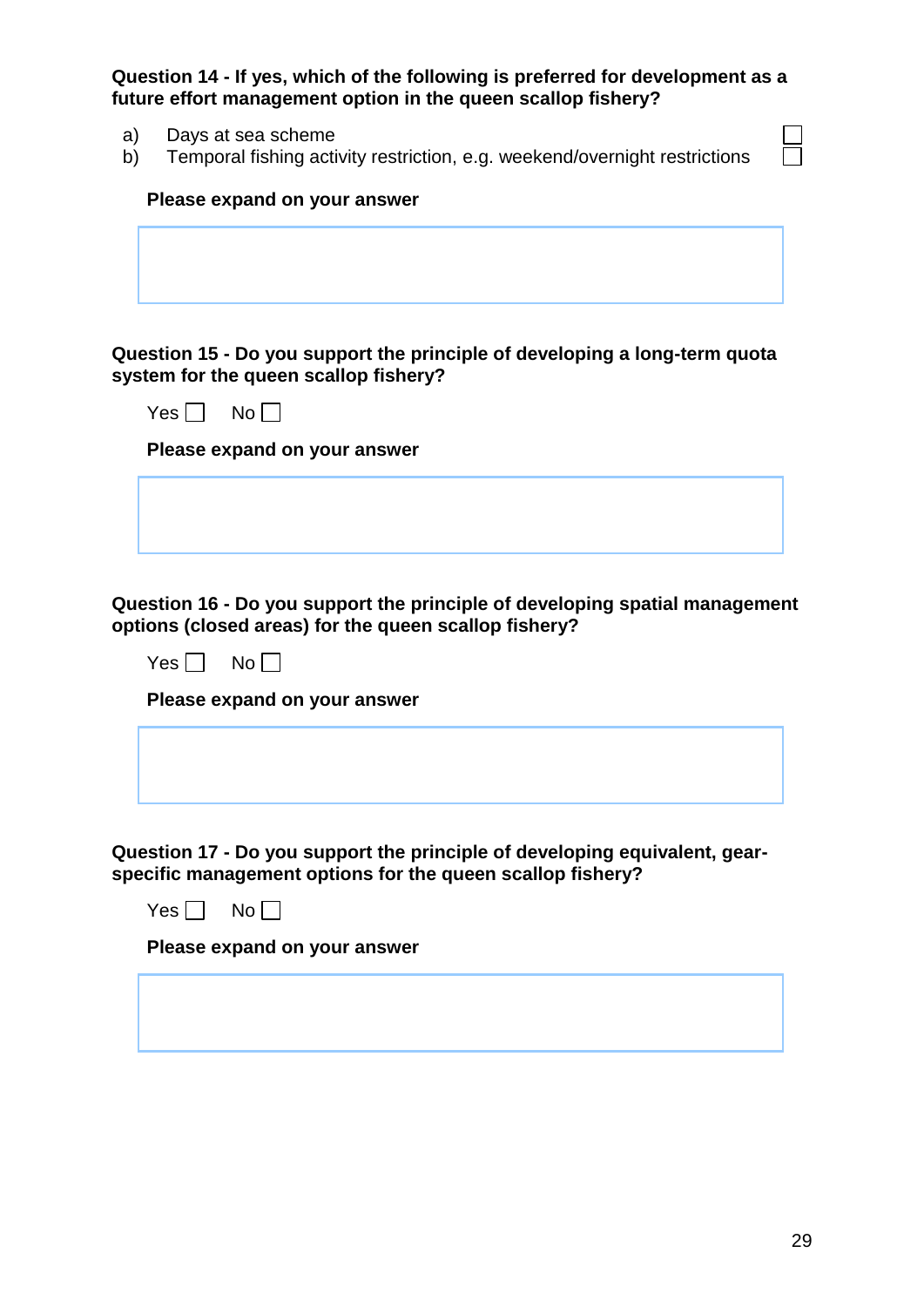# **Annex B: Participants in Queen Scallop Working Group**

| FAs                      | <b>Science</b>                     | <b>POs</b>                                      | <b>Processors</b>            | <b>Vessels</b>                              | <b>Others</b>                  |
|--------------------------|------------------------------------|-------------------------------------------------|------------------------------|---------------------------------------------|--------------------------------|
| Marine<br>٠<br>Scotland  | Marine<br>٠<br>Scotland<br>Science | Manx PO<br>٠<br><b>SWFPA</b><br>٠<br>SWFPO<br>٠ | Macduff<br>٠<br>Shellfish    | <b>TN Trawlers</b><br>٠<br>FV. Harmoni<br>٠ | Responsible<br>٠<br>Irish Fish |
| <b>DEFRA</b><br>٠        | Bangor<br>٠                        | ANIFPO<br>٠<br><b>NIFPO</b><br>٠                | Isle of Man<br>٠<br>Seafoods | FV. Jann Denise<br>٠                        |                                |
| DARD<br>٠                | University                         | Scallop<br>٠<br>Association                     | West Coast Sea<br>٠          |                                             |                                |
| <b>DEFA</b><br>٠         |                                    |                                                 | Products                     |                                             |                                |
| Welsh<br>٠<br>Government |                                    |                                                 | A&M Seafoods<br>٠            |                                             |                                |
| <b>MMO</b><br>٠          |                                    |                                                 |                              |                                             |                                |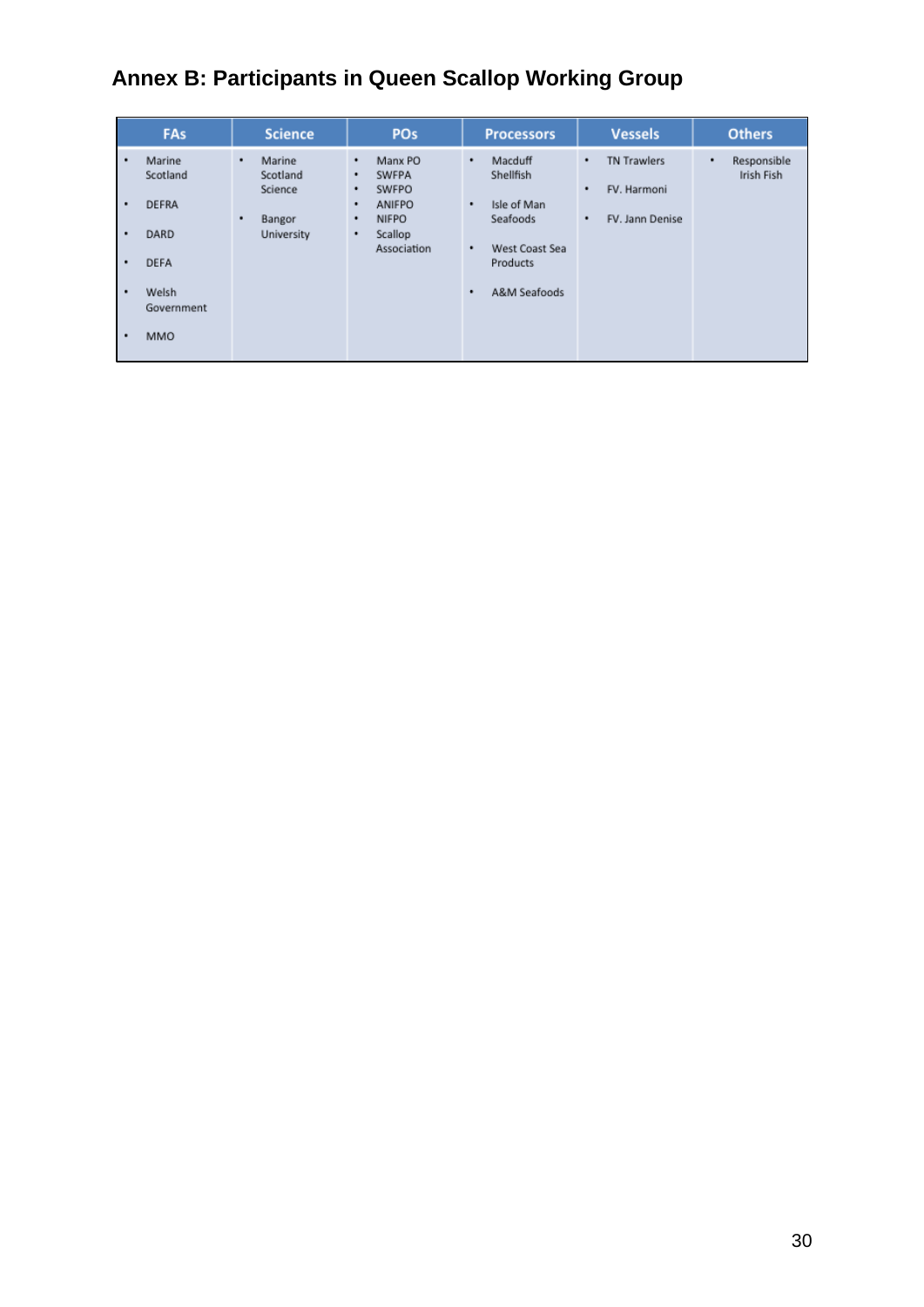# **Annex C: Overview Isle of Man Trawl Fishery Summary 2016**

- A TAC of 1012 tonnes was set for the 2016 Isle of Man trawl fishery. The fishery opened on  $4<sup>th</sup>$  July 2016.
- To date 31 of the 40 licenced vessels that nominated to take part in the 2016 trawl fishery have prosecuted it.
- A weekly catch limit per vessel of 4200 kg (120 x 35 kg bags) was set for Weeks 1 - 10 and subsequently reduced to 2800 kg (80 x 35 kg bags) for Weeks 11 onwards.
- The average LPUE (kg per hour per m of net width) dropped from an islandwide average of 33.16 kg in 2015 to 14.02 kg in 2016.
- Average LPUE (standardised for net size and fishing time) for an example fishing ground is displayed for 2015 and 2016 below. The chart shows the decrease in LPUE that is apparent both within and between fishing seasons.
- The dredge fishery is due to open on 3 October, with a TAC of 228 tonnes. Nine vessels nominated to prosecute this fishery in 2016.



*Figure 8 LPUE (standardised for net size and fishing time) for the Isle of Man queen scallop trawl fishery displayed for an example fishing ground within the Isle of Man's territorial sea showing the decrease in LPUE that is apparent both within and between fishing seasons.*